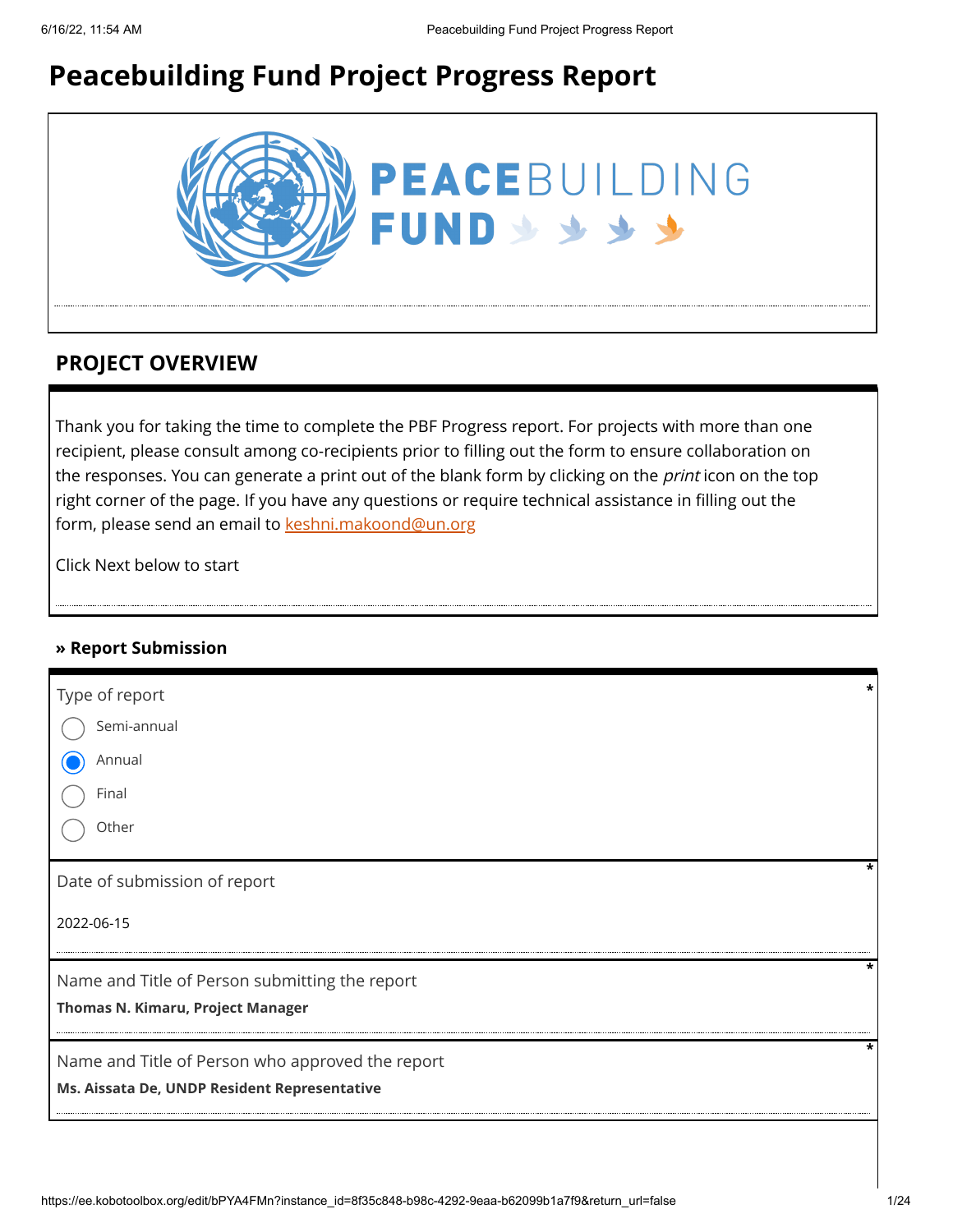| Have all fund recipients for this project contributed to the report?                                                                                                             | $\star$ |
|----------------------------------------------------------------------------------------------------------------------------------------------------------------------------------|---------|
| yes                                                                                                                                                                              |         |
| no                                                                                                                                                                               |         |
| Did PBF Secretariat review the report?                                                                                                                                           | *       |
| If there is no PBF secretariat in country, please select "Not applicable". If there is a PBF secretariat, you should normally ensure that they<br>have an opportunity to review. |         |
| yes                                                                                                                                                                              |         |
| no                                                                                                                                                                               |         |
| Not Applicable                                                                                                                                                                   |         |

## **» Project Information and Geographical Scope**

| Is this a cross-border project?   |                                                                           | *                               |
|-----------------------------------|---------------------------------------------------------------------------|---------------------------------|
| yes<br>no                         |                                                                           |                                 |
|                                   | Please select the geographical region in which the project is implemented |                                 |
| Asia and the Pacific              | Central & Southern Africa                                                 | East Africa                     |
| Europe and Central Asia           | Global                                                                    | Latin America and the Carribean |
| Middle East and North Africa      | West Africa                                                               |                                 |
| Country of project implementation |                                                                           | *                               |
| Benin                             | Burkina Faso                                                              | Cote D'Ivoire                   |
| Gambia                            | Guinea                                                                    | Guinea-Bissau                   |
| Liberia                           | Mali                                                                      | Mauritania                      |
| Niger                             | Nigeria                                                                   | Senegal                         |
| Sierra Leone                      | Togo                                                                      | Other, Specify                  |
|                                   |                                                                           |                                 |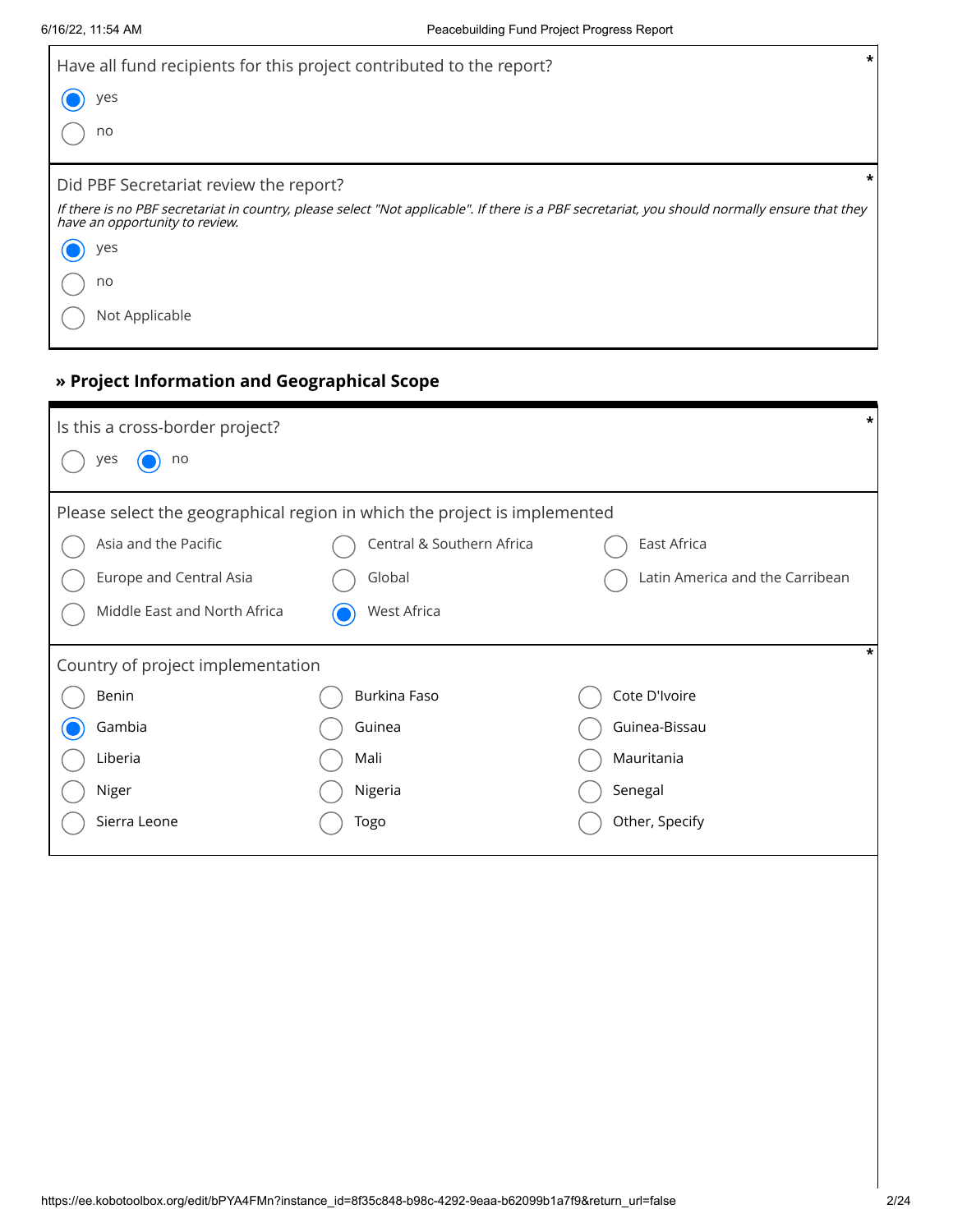| Project Title                                                                                                                                                               | * |
|-----------------------------------------------------------------------------------------------------------------------------------------------------------------------------|---|
| 00113367: Addressing conflict over land and natural resources                                                                                                               |   |
| 00130106: Promoting peace and social cohesion through provision of mental health services and psychosocial well-<br>being of SGBV survivors in The Gambia                   |   |
| 00120496: Strengthening Community Access to Justice, Community Policing and Effective SGBV Response                                                                         |   |
| 00119440: Strengthening community coping mechanisms against risks of climate induced conflicts and to minimize<br>gender related vulnerabilities and tensions in The Gambia |   |
| 00119603: Strengthening inclusive citizen engagement for more accountable governance in The Gambia                                                                          |   |
| 00113472: Strengthening sustainable and holistic reintegration of returnees in the Gambia                                                                                   |   |
| 00129530: Support to the implementation and monitoring of the Truth, Reconciliation and Reparations Commission<br>(TRRC) recommendations in The Gambia                      |   |
| 00124863: Young women and men as stakeholders in ensuring peaceful democratic processes and advocates for the<br>prevention of violence and hate speech                     |   |
| Other, Specify                                                                                                                                                              |   |
| Project Start Date                                                                                                                                                          |   |
| 2020-01-13                                                                                                                                                                  |   |
|                                                                                                                                                                             |   |
| Project end Date                                                                                                                                                            |   |
|                                                                                                                                                                             |   |
| 2022-07-07                                                                                                                                                                  |   |
| Has this project received an extension?                                                                                                                                     |   |
| YES, Cost Extension                                                                                                                                                         |   |
| YES, No Cost Extension                                                                                                                                                      |   |
| YES, Both Cost and No Cost extensions                                                                                                                                       |   |
| NO, No Extensions                                                                                                                                                           |   |
| Will this project be requesting an extension?                                                                                                                               |   |
| YES, Cost Extension                                                                                                                                                         |   |
| YES, No Cost Extension                                                                                                                                                      |   |
| YES, Both Cost and No Cost extensions                                                                                                                                       |   |
| NO, No Extensions                                                                                                                                                           |   |
| Is funding disbursed either into a national or regional trust fund                                                                                                          |   |
| yes                                                                                                                                                                         |   |

# **Recipients**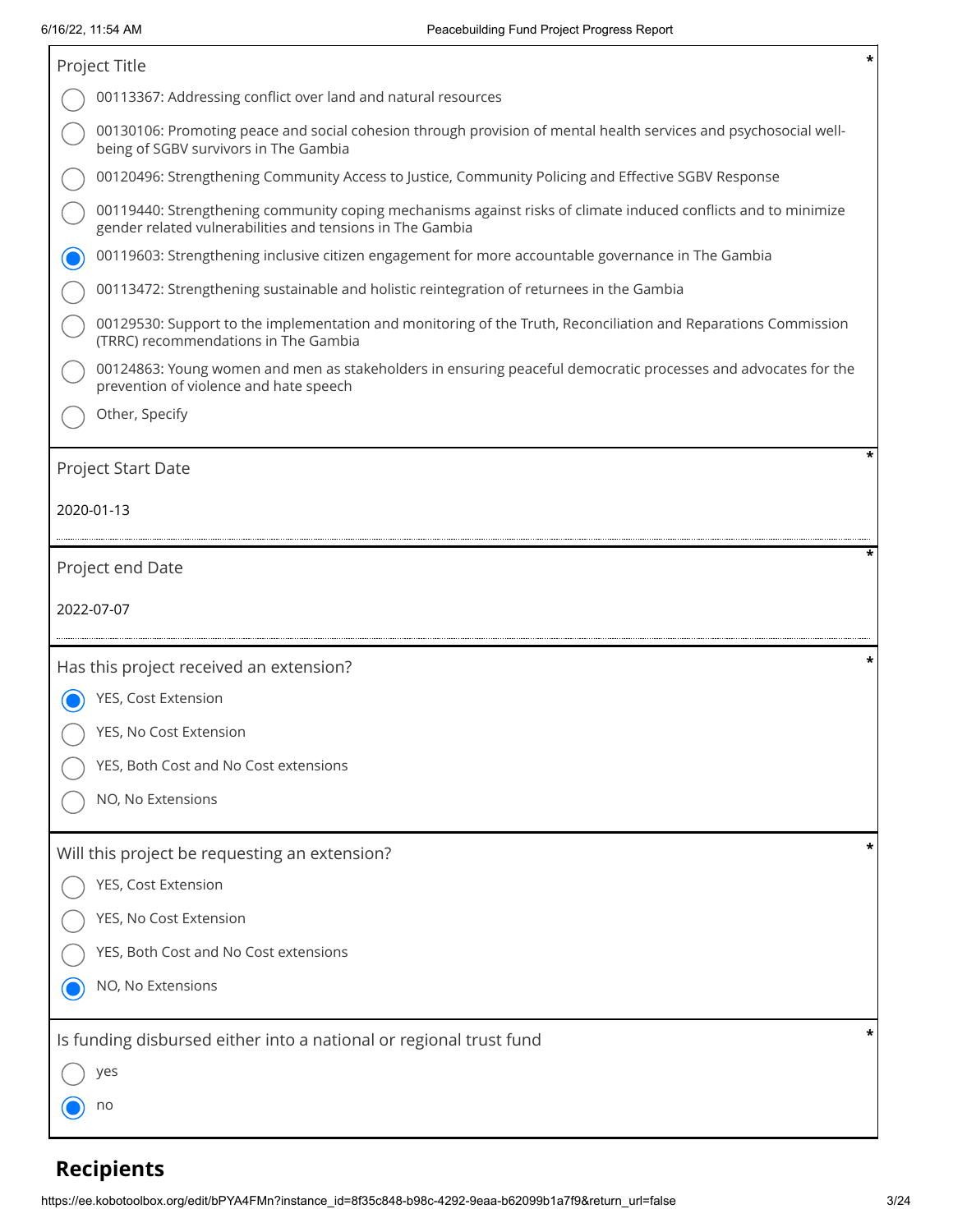| $\star$<br>Is the lead recipient a UN agency or a non UN entity?                                  |
|---------------------------------------------------------------------------------------------------|
| UN entity                                                                                         |
| Non-UN Entity                                                                                     |
| *<br>Please select the lead recipient                                                             |
| UNDP: United Nations Development Programme<br>IOM: International Organization for Migration       |
| UNICEF: United Nations Children's Fund                                                            |
| OHCHR: Office of the United Nations High Commissioner for Human Rights                            |
| UNWOMEN: United Nations Entity for Gender Equality and the Empowerment of Women                   |
| UNHCR: United Nations High Commissioner for Refugees<br>UNFPA: United Nations Population Fund     |
| FAO: Food and Agriculture Organization<br>WFP: World Food Programme                               |
| <b>UNHABITAT: United Nations Human Settlements Programme</b>                                      |
| UNESCO: United Nations Educational, Scientific and Cultural Organization                          |
| <b>UNEP: United Nations Environment Programme</b><br>ILO: International Labour Organization       |
| WHO: World Health Organization<br>PAHO/WHO                                                        |
| UNCDF: United Nations Capital Development Fund<br>UNODC: United Nations Office on Drugs and Crime |
| UNOPS: United Nations Office for Project Services                                                 |
| ITC: International Trade Centre<br>UNIDO: United Nations Industrial Development Organization      |
| <b>UNDPO</b><br>Other, Specify                                                                    |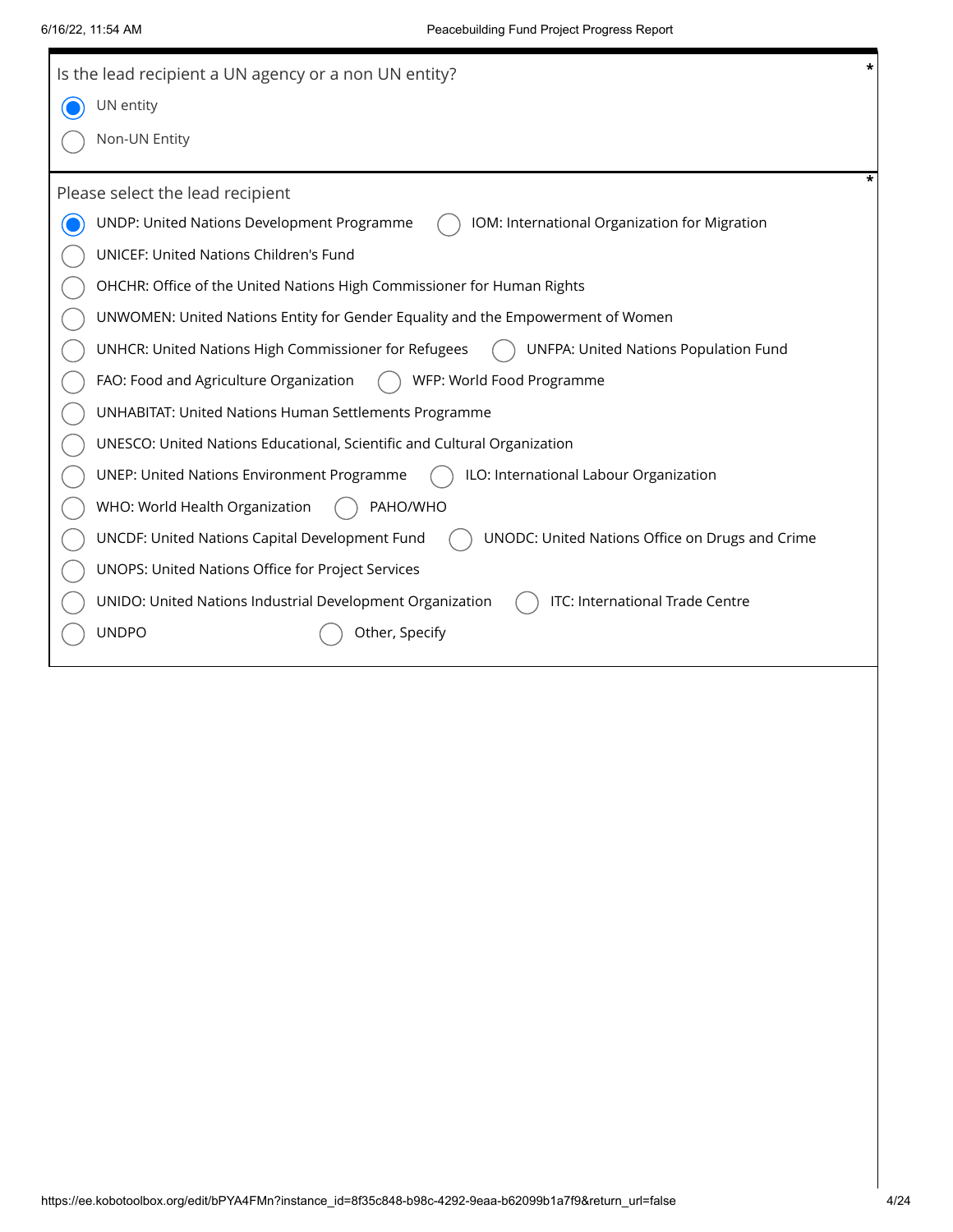| $\star$<br>Are there other recipients for this project?                                              |
|------------------------------------------------------------------------------------------------------|
| No other recipients                                                                                  |
| Yes, other UN recipients only                                                                        |
| Yes, other non-UN recipients only                                                                    |
| Yes, both UN and non-UN recipients                                                                   |
| *<br>Please select other UN recipients recipients                                                    |
| UNDP: United Nations Development Programme<br>IOM: International Organization for Migration          |
| UNICEF: United Nations Children's Fund                                                               |
| OHCHR: Office of the United Nations High Commissioner for Human Rights                               |
| UNWOMEN: United Nations Entity for Gender Equality and the Empowerment of Women                      |
| <b>UNFPA: United Nations Population Fund</b><br>UNHCR: United Nations High Commissioner for Refugees |
| FAO: Food and Agriculture Organization<br>WFP: World Food Programme                                  |
| <b>UNHABITAT: United Nations Human Settlements Programme</b>                                         |
| UNESCO: United Nations Educational, Scientific and Cultural Organization                             |
| <b>UNEP: United Nations Environment Programme</b><br>ILO: International Labour Organization          |
| PAHO/WHO<br>WHO: World Health Organization                                                           |
| UNCDF: United Nations Capital Development Fund<br>UNODC: United Nations Office on Drugs and Crime    |
| UNOPS: United Nations Office for Project Services                                                    |
| ITC: International Trade Centre<br>UNIDO: United Nations Industrial Development Organization         |
| UN Department of Peace Operations<br>Other, Specify                                                  |

# **Financial Reporting**

## **» Delivery by Recipient**

**Please enter the total amounts in US dollars allocated to each recipient organization**

**Please enter the original budget amount, amount transferred to date and estimated expenditure by recipient.**

Please make sure you enter the correct amount. All values should be entered in **US Dollars**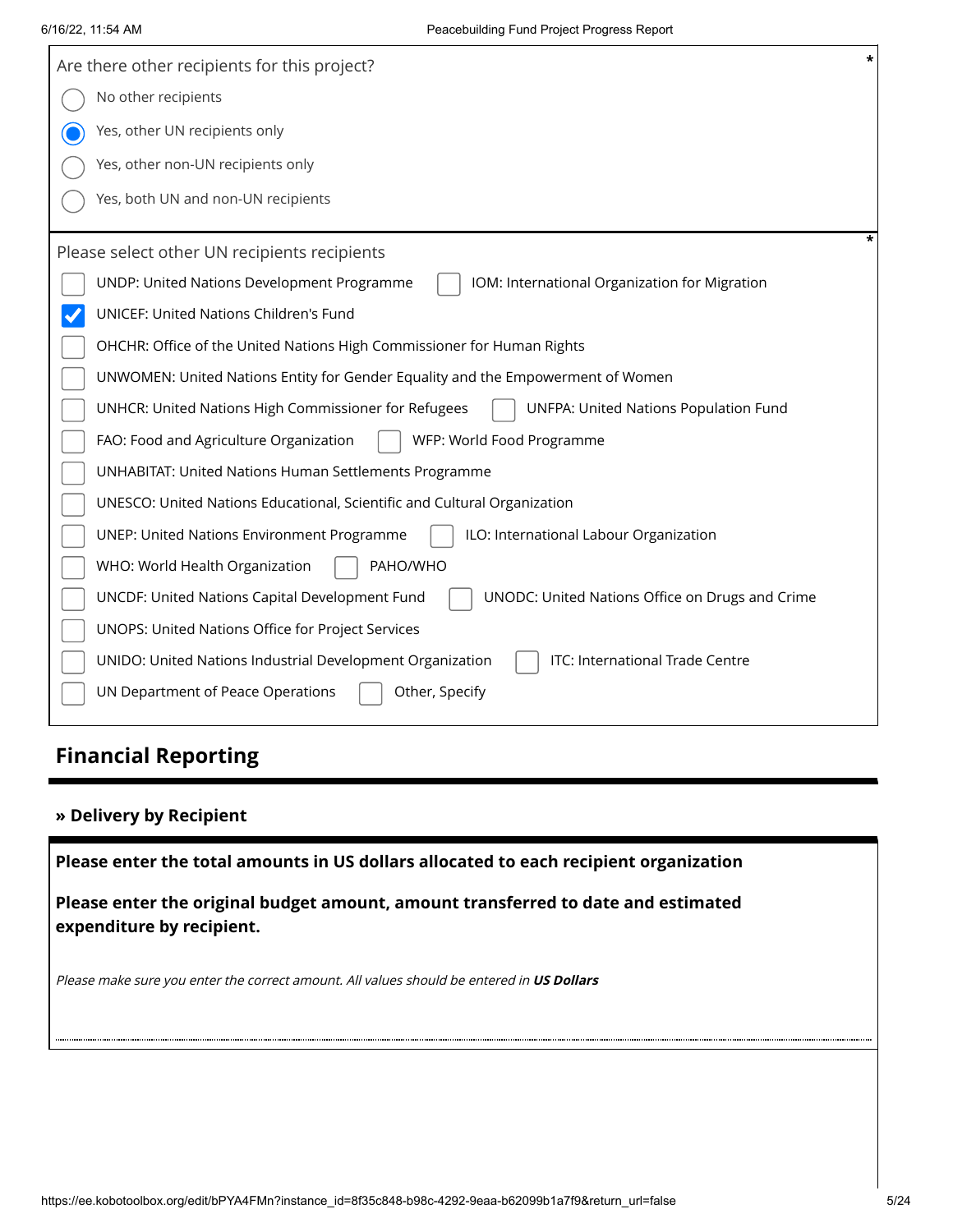6/16/22, 11:54 AM Peacebuilding Fund Project Progress Report

| <b>Recipients</b><br><b>UNDP:</b>                                                     | <b>Total Project</b><br><b>Budget</b><br>(in US \$)<br>Please enter the total<br>budget as is in the<br>project document in US<br><i>Dollars</i><br>*<br>1199996.44                        | <b>Transfers to</b><br>date<br>(in US \$)<br>Please enter the total<br>amount transferred to<br>each recipient to date in<br>US Dollars<br>*<br>1199996.44 | <b>Expenditure</b><br>to date<br>(in US \$)<br>Please enter the<br>approximate amount<br>spent to date in US<br>dollars<br>1026176.46 | Implementati<br>on rate as a<br>percentage of<br>total budget<br>(calculated automatically)<br>85.51 % |
|---------------------------------------------------------------------------------------|--------------------------------------------------------------------------------------------------------------------------------------------------------------------------------------------|------------------------------------------------------------------------------------------------------------------------------------------------------------|---------------------------------------------------------------------------------------------------------------------------------------|--------------------------------------------------------------------------------------------------------|
| <b>United</b><br><b>Nations</b><br><b>Developmen</b><br>t<br>Programme                |                                                                                                                                                                                            |                                                                                                                                                            |                                                                                                                                       |                                                                                                        |
| <b>UNICEF:</b><br><b>United</b><br><b>Nations</b><br><b>Children's</b><br><b>Fund</b> | $\star$<br>450000.06                                                                                                                                                                       | *<br>450000.06                                                                                                                                             | 449813.8                                                                                                                              | $\star$<br>99.96 %                                                                                     |
| <b>TOTAL</b>                                                                          | 1649996.5                                                                                                                                                                                  | 1649996.5                                                                                                                                                  | 1475990.26                                                                                                                            | 89.<br>5%                                                                                              |
| Correct<br>» Gender-responsive Budgeting                                              | The approximate implementation rate as percentage of total project budget based on the values<br>entered in the above matrix is 89.45%. Can you confirm that this is correct?<br>Incorrect |                                                                                                                                                            |                                                                                                                                       |                                                                                                        |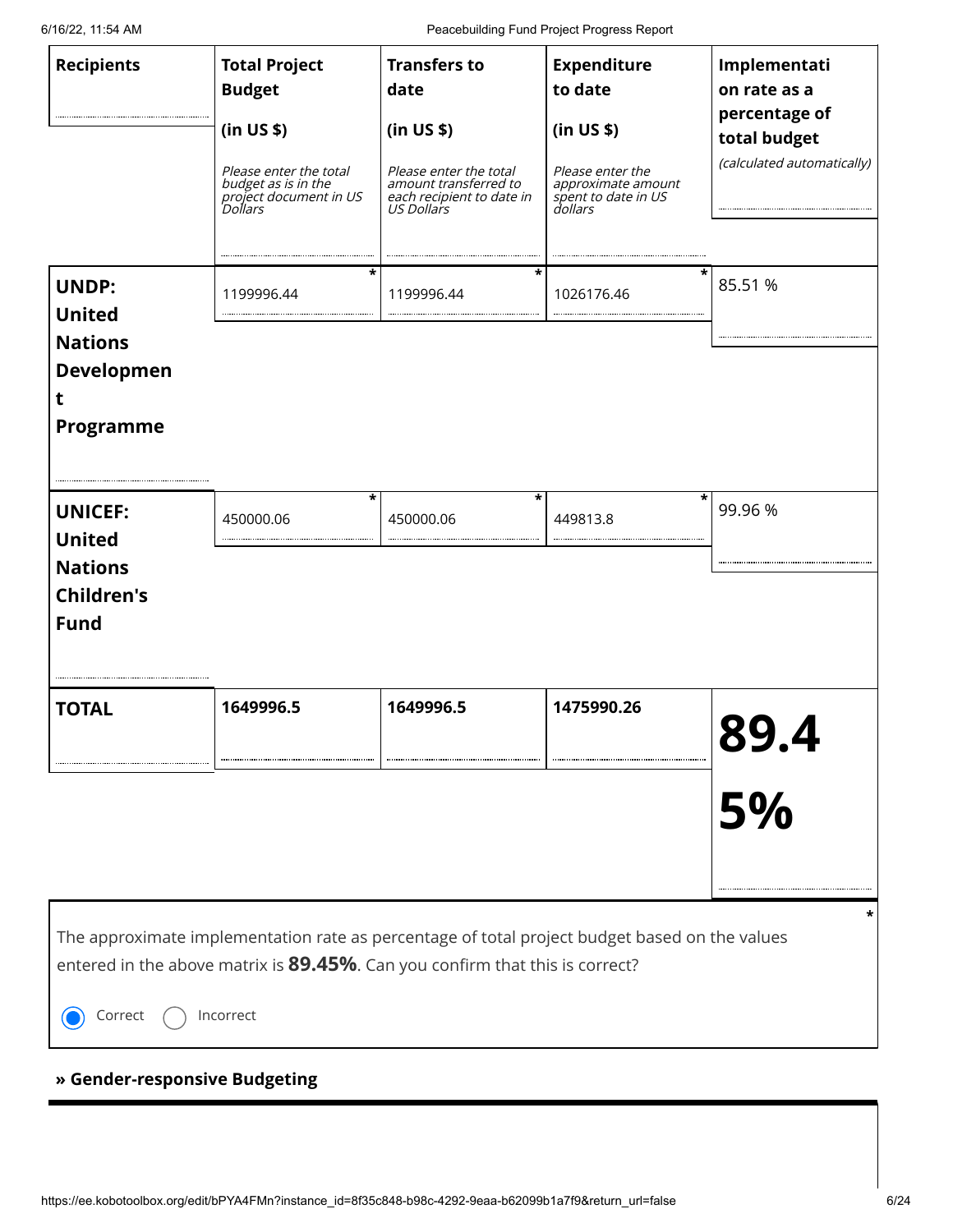| Indicate what <b>percentage (%)</b> of the budget contributes to gender equality or women's<br>empowerment (GEWE)?                                                                                                       |  |
|--------------------------------------------------------------------------------------------------------------------------------------------------------------------------------------------------------------------------|--|
| 45                                                                                                                                                                                                                       |  |
| The dollar amount of the budget contributing to Gender Equality and Women's Empowerment (GEWE)<br>based on percentage entered above and total project budget is US \$742498.43. Can you confirm<br>that this is correct? |  |
| Correct<br>Incorrect                                                                                                                                                                                                     |  |
| Amount expended to date on efforts contributiong to gender equality or women's empowerment is<br><b>US \$ 664195.62.</b> Is this correct?                                                                                |  |
| Incorrect<br>Correct                                                                                                                                                                                                     |  |
| ATTACH PROJECT EXCEL BUDGET SHOWING CURRENT APPROXIMATE EXPENDITURE.<br>The templates for the budget are available here                                                                                                  |  |
| Summary Financial Expenditure Report-18_41_44.docx                                                                                                                                                                       |  |

# **Project Markers**

| Please select the Gender Marker Associated with this project                                                                                                                       |  |
|------------------------------------------------------------------------------------------------------------------------------------------------------------------------------------|--|
| Score 1 for projects that contribute in some way to gender equality, but not significantly (less than 30% of the total<br>budget for GEWE)                                         |  |
| Score 2 for projects that have gender equality as a significant objective and allocate between 30 and 79% of the total<br>project budget to GEWE                                   |  |
| Score 3 for projects that have gender equality as a principal objective and allocate at least 80% of the total project<br>budget to Gender Equality and Women's Empowerment (GEWE) |  |
| Please select the Risk Marker Associated with this project                                                                                                                         |  |
| Risk marker $0 =$ low risk to achieving outcomes                                                                                                                                   |  |
| Risk marker 1 = medium risk to achieving outcomes                                                                                                                                  |  |
|                                                                                                                                                                                    |  |
| Risk marker 2 = high risk to achieving outcomes                                                                                                                                    |  |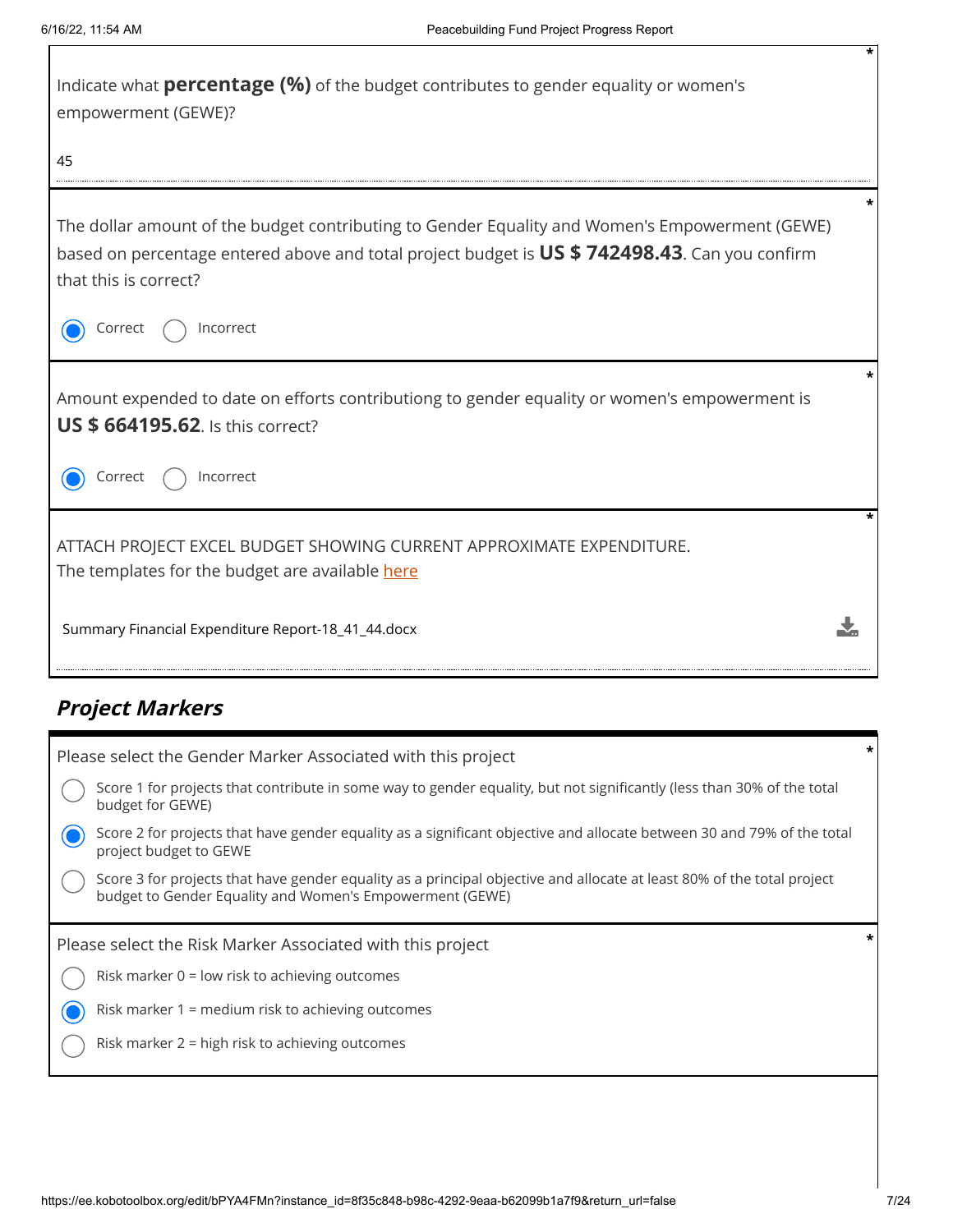| Please select the PBF Focus Area associated with this project             | $\ast$ |
|---------------------------------------------------------------------------|--------|
| (1.1) Security Sector Reform                                              |        |
| (1.2) Rule of Law                                                         |        |
| (1.3) Demobilisation, Disarmament and Reintegration                       |        |
| (1.4) Political Dialogue                                                  |        |
| (2.1) National reconciliation                                             |        |
| (2.2) Democratic Governance                                               |        |
| (2.3) Conflict prevention/management                                      |        |
| (3.1) Employment                                                          |        |
| (3.2) Equitable access to social services                                 |        |
| (4.1) Strengthening of essential national state capacity                  |        |
| (4.2) Extension of state authority/Local Administration                   |        |
| (4.3) Governance of peacebuilding resources (including PBF Secretariats)  |        |
| Is the project part of one or more PBF priority windows?                  | *      |
| Select all that apply                                                     |        |
| Gender promotion initiative                                               |        |
| Youth promotion initiative                                                |        |
| Transition from UN or regional peacekeeping or special political missions |        |
| Cross-border or regional project                                          |        |
| None                                                                      |        |

# **PART I: OVERALL PROJECT PROGRESS**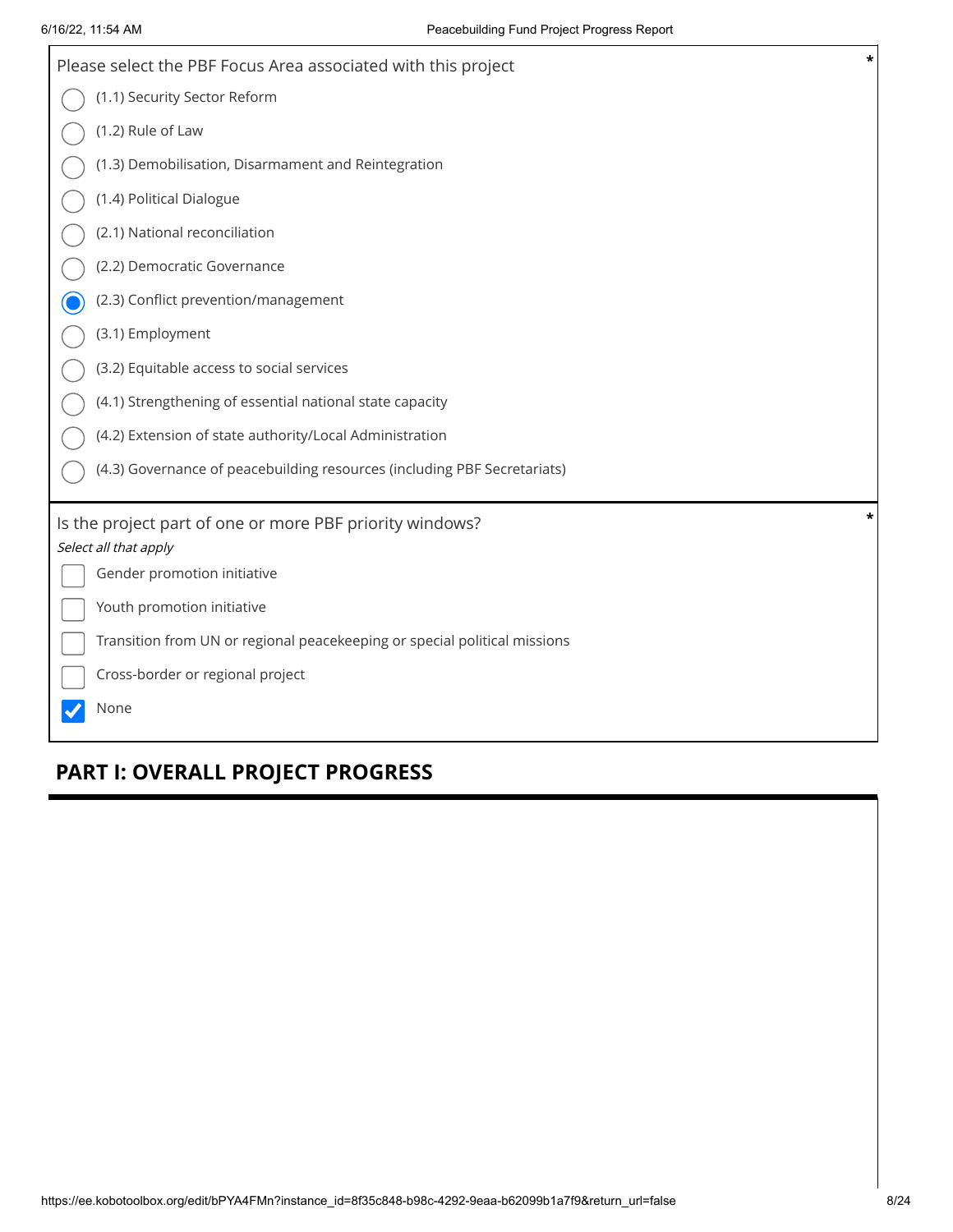NOTES FOR COMPLETING THE REPORT:

- Avoid acronyms and UN jargon, use general /common language.
- Report on what has been achieved in the reporting period, not what the project aims to do.
- Be as concrete as possible. Avoid theoretical, vague or conceptual discourse.
- Ensure the analysis and project progress assessment is gender and age sensitive.
- If relevant, please include any COVID-19 related considerations, adjustments and results and respond to section IV. **(This section is optional)**

Briefly outline the *status of the project* in terms of implementation cycle, including whether preliminary/preparatory activities have been completed (i.e. contracting of partners, staff recruitment, etc.)

Please limit your response to 1500 characters including spaces.

**The project ends on 9 July 2022. It received the second tranche in October 2021 and a no-cost extension for 6 months from 1 January-9July 2022. The process of recruiting a consultant to conduct terminal evaluation has started.** 

**Key results achieved. 19 decentralized structures were strengthened to improve inclusive governance, participation of children, adolescents and youth, and address corruption and human rights. Community dialogue sessions were conducted and are still ongoing to ensure participation, information sharing and community reflections sessions to continue creating safe spaces in communities where people can learn and share their experiences and understand the importance of building social cohesion.** 

**Through the Open Governance Initiative (OGI), 6 dialogue sessions were held in URR, LRR and CRR between local government leaders and communities to discuss the implementation of NDP, challenges and the next NDP. Working with the IPC, a breakfast meeting was held to build consensus on peaceful April 2022 National Assembly elections and committed party leaders to the nomination of more women and youth to vie for the elections. A review meeting was held by IPC to reflect on its role in presidential election and National Assembly elections with the aim of carrying forward lessons learnt to May 2023 local government elections. The capacity of IPC dispute mediation committee was strengthened through training on dialogue, mediation skills and peace building.**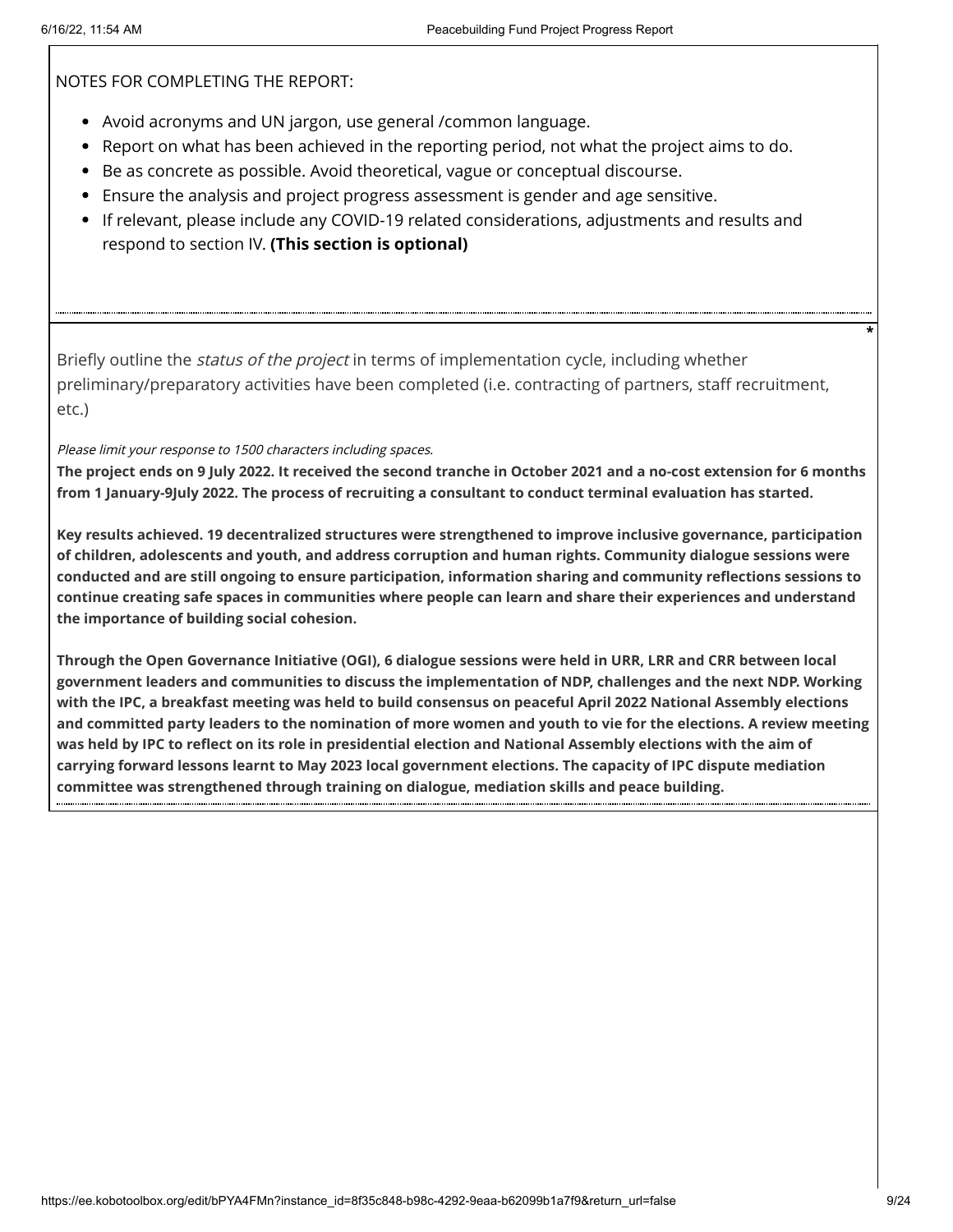Summarize *the main structural, institutional or societal level change* the project has contributed to. This is not anecdotal evidence or a list of individual outputs, but a description of progress made toward the main purpose of the project

#### FOR PROJECTS WITHIN SIX MONTHS OF COMPLETION ONLY; (1500 character limit)

**The project has increased tolerance and acceptance between community elders including decision-makers to create safe space for dialogue and discussion with young people. For example, in Bundung Basic Cycle school, the peace clubs have been given space to engage community decision-makers on issues affecting children such as child marriage, imbalance of time to study and support family, social and economic activities etc.** 

**The project increased dialogue and discussions on corruption, local governance, child rights and duties and social cohesion through training sessions, awareness raising and face to face community dialogues in the project intervention areas namely, Lower River Region (LRR), Central River Region (CRR), and Upper River (URR) and within the Greater Banjul Area (GBA). Decentralized structures including TAC, schools and VDCs consult adolescent and youth during community and school planning sessions, to incorporate the voices of the youth and adolescents in decision making. The establishment of over 20 Accountability and Transparency School clubs and development of a training manual increased knowledge of "zero-tolerance to corruption" among the school children and adolescents.** 

**Inter-party dialogues among the political leaders increased and contributed to credible and peaceful presidential and national assembly elections. Increase in Women and youth political participation has improved with the establishment of the Women and youth branches of Inter-party Committee**

# **PART II: RESULT PROGRESS BY PROJECT OUTCOME**

Describe overall progress under each Outcome made during the reporting period (for June reports: January-June; for November reports: January-November; for final reports: full project duration). Do not list individual activities. If the project is starting to make/has made a difference at the outcome level, provide specific evidence for the progress (quantitative and qualitative) and explain how it impacts the broader political and peacebuilding context.

- "On track" refers to the timely completion of outputs as indicated in the workplan.
- "On track with peacebuilding results" refers to higher-level changes in the conflict or peace factors that the project is meant to contribute to. These effects are more likely in mature projects than in newer ones.

How many OUTCOMES does this project have **\***

1 2  $3$  4 5 6 7 8 more than 8.

Please write out the project outcomes as they are in the project results framework found in the project document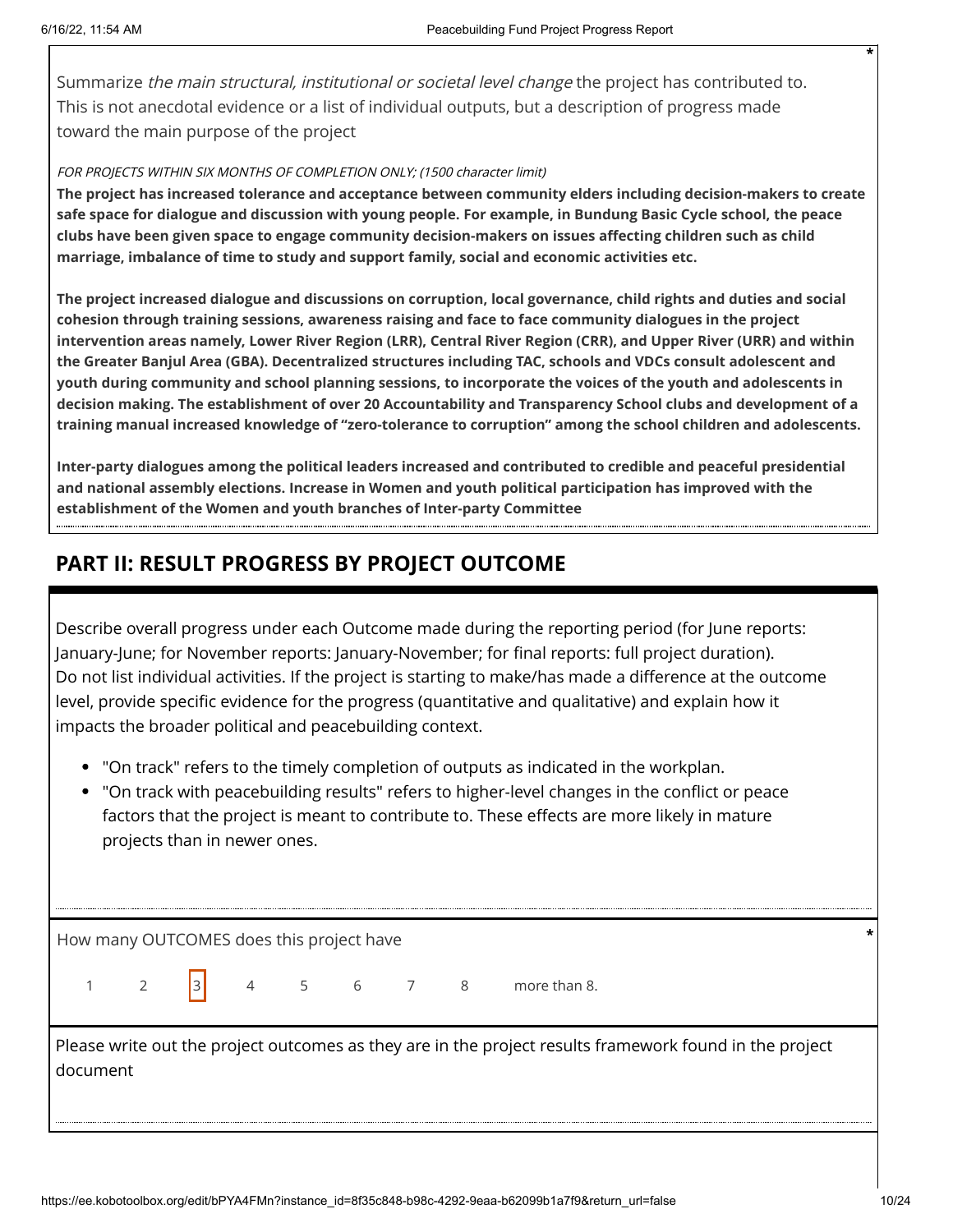| Outcome 1: |  |
|------------|--|
|            |  |

**Improved accountability and trust between Public service leadership and the population.**

Outcome 2:

**Increased youth and women inclusion, political participation, tolerance and peaceful engagement amongst political parties.**

#### Outcome 3:

**Improved civic engagement of young people and governance systems to promote good governance based on participation, transparency, and accountability by strengthening their capacities and skills on civic rights and duties, citizenship and peacebuilding.**

#### **Outcome 1:**

**Improved accountability and trust between Public service leadership and the population.**

Rate the current status of the outcome progress **\***

1. Off Track  $\bigcirc$  2. On Track  $\bigcirc$  3. On Track with evidence of peacebuilding results

**\***

**\***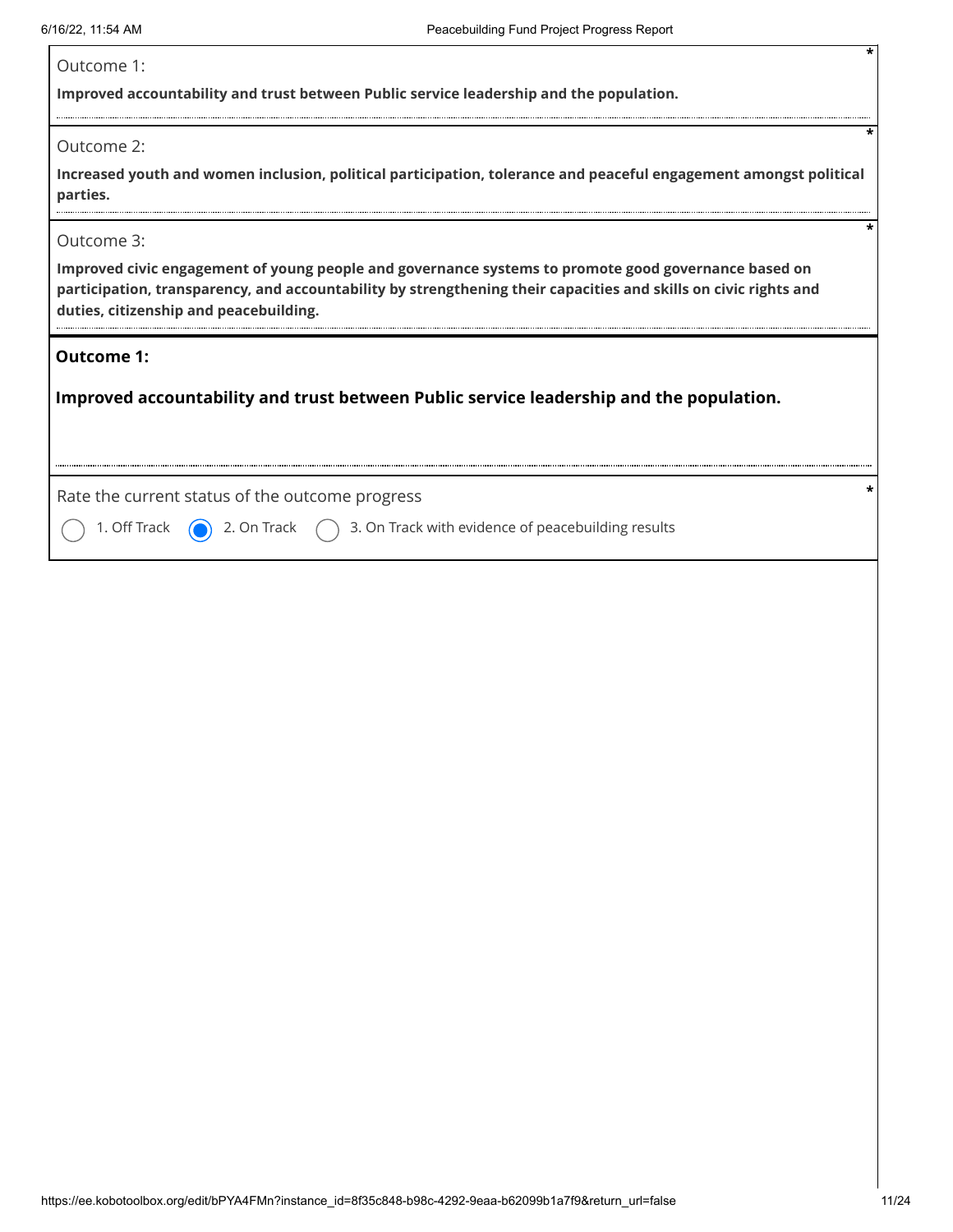#### Progress summary

### Please limit your response to 3000 characters including spaces.

**The implementation of activities towards this outcome is on track. Under the Open Governance Initiative (OGI), over ten engagements/dialogue sessions between the duty bearers and citizens at the national and at regional levels on the implementation of national development plan were held during the period through television, radios, and town hall meetings. This provided space for engagements, improved accountability, transparency, and levels of trust between the leaders and citizens.** 

**Local councils have become more responsive and accountable to the citizens. Following the simplification of strategic plans for local councils and sensitization of the communities in the four local councils of Basse Area Council, Mansakonko Area Council, Kerewan Area Council and Kanifing Municipal Council, citizen demands charters were developed with priority development needs of communities. The councils have been implementing the Charters and several review meetings have been held where the leadership of the council presents progress made during the implementation process. Recent monitoring visits to the council reveal the importance of the charters in making the councils responsive after getting direct pressure and demands from citizens to implement the charters. The review meetings have provided a dialogue space between citizens and council leaders, leading to a better understanding by citizens on the work of local leaders and challenges, eventually eroding mistrust and negative perceptions of local leaders. This is important in promoting peace and social cohesion at the local council level.** 

**At the upstream level, project interventions have led to the successful passage of the Access to Information law that was signed by President Adama Barrow on 25 August 2021. The law is the first step towards enabling the right to access to information in The Gambia and once fully implemented, it will enable citizens and CSOs to have information to engage and hold leaders accountable. The establishment of over 20 Anti-corruption schools' clubs at high schools' level in KMC; URR, LRR and CRR has inculcated the culture of transparency and accountability among the students. Visits to the schools have revealed increased awareness of civic duties by the youth towards fighting corruption and promoting the culture of accountability and transparency among fellow students, within their families and communities.**

Indicate any additional analysis on how Gender Equality and Women's Empowerment and/or Youth Inclusion and Responsiveness has been ensured under this Outcome

Please limit your response to 1500 characters including spaces.

**All regional dialogue sessions between local duty bearers and rights holders on implementation of national development plan took into consideration women and youth inclusion. Women and youth leaders from communities were invited to participate in the sessions. Out of total number of 384 participants, 70 (18%) were women while 27 (7%) were youth. Similarly, review meetings of citizens demand charters had youth and women community leaders as participants with 105 women out of 200 participants while youth constituted 45 participants. The selection of Anti-Corruption champions in high schools ensured that out of 200 champions selected from 20 schools, 120 are girls.**

## **Outcome 2:**

**Increased youth and women inclusion, political participation, tolerance and peaceful engagement amongst political parties.**

Rate the current status of the outcome progress **\***

1. Off Track  $\bigcirc$  2. On Track  $\bigcirc$  3. On Track with evidence of peacebuilding results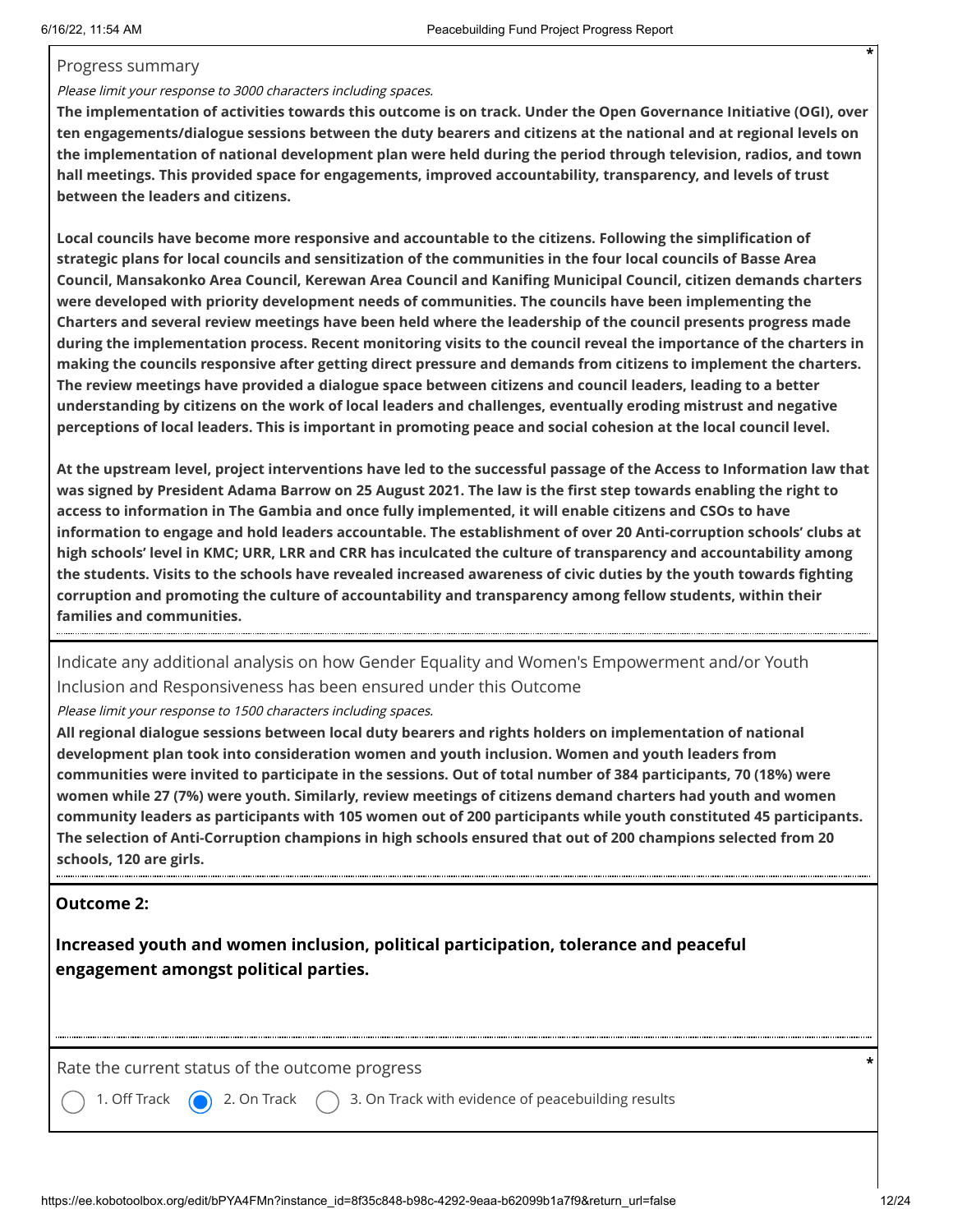### Progress summary

### Please limit your response to 3000 characters including spaces.

**Increased inter-party dialogue was a notable achievement that contributed to tolerance and peaceful engagement amongst political parties ahead of the forthcoming presidential and parliamentary elections. The dialogue through fora such as the quarterly breakfast meetings bridged gaps in communication, promoted trust and collaboration amongst leaders of political parties. One of the key outputs was the signing of the peace pledge (aka Janjanbureh Peace Accord) by all 18 political parties. The peace pledge committed all parties and leaders to promote credible, transparent, and peaceful presidential election on 4th December 2021.** 

**Increase in Women political participation has improved with the establishment of the Women Branch of Inter-party Committee (WOBIPC). The leadership of WOBIPC has started attending strategic IPC and partners meeting, advocating for increased women political participation in The Gambia. The Branch will be instrumental in encouraging women to vote in the forthcoming presidential and parliamentary elections. The women branch will be instrumental in advocating for equal representation of women in parliament and executive branches of governments.**

Indicate any additional analysis on how Gender Equality and Women's Empowerment and/or Youth Inclusion and Responsiveness has been ensured under this Outcome

Please limit your response to 1500 characters including spaces.

**Women participation in IPC has also increased following efforts by parties to review representatives and ensuring at least each party has a woman representative. At the same time, advocacy by UNDP Resident Representative for women empowerment in her meetings and speeches during IPC activities has emphasized the importance of women inclusion in party affairs and elections. This is always used as reference during IPC meetings where gender mainstreaming has become a key consideration in the formation of sub-committees and IPC interventions.**

### **Outcome 3:**

**Improved civic engagement of young people and governance systems to promote good governance based on participation, transparency, and accountability by strengthening their capacities and skills on civic rights and duties, citizenship and peacebuilding.**

Rate the current status of the outcome progress **\***

1. Off Track  $\bigcirc$  2. On Track  $\bigcirc$  3. On Track with evidence of peacebuilding results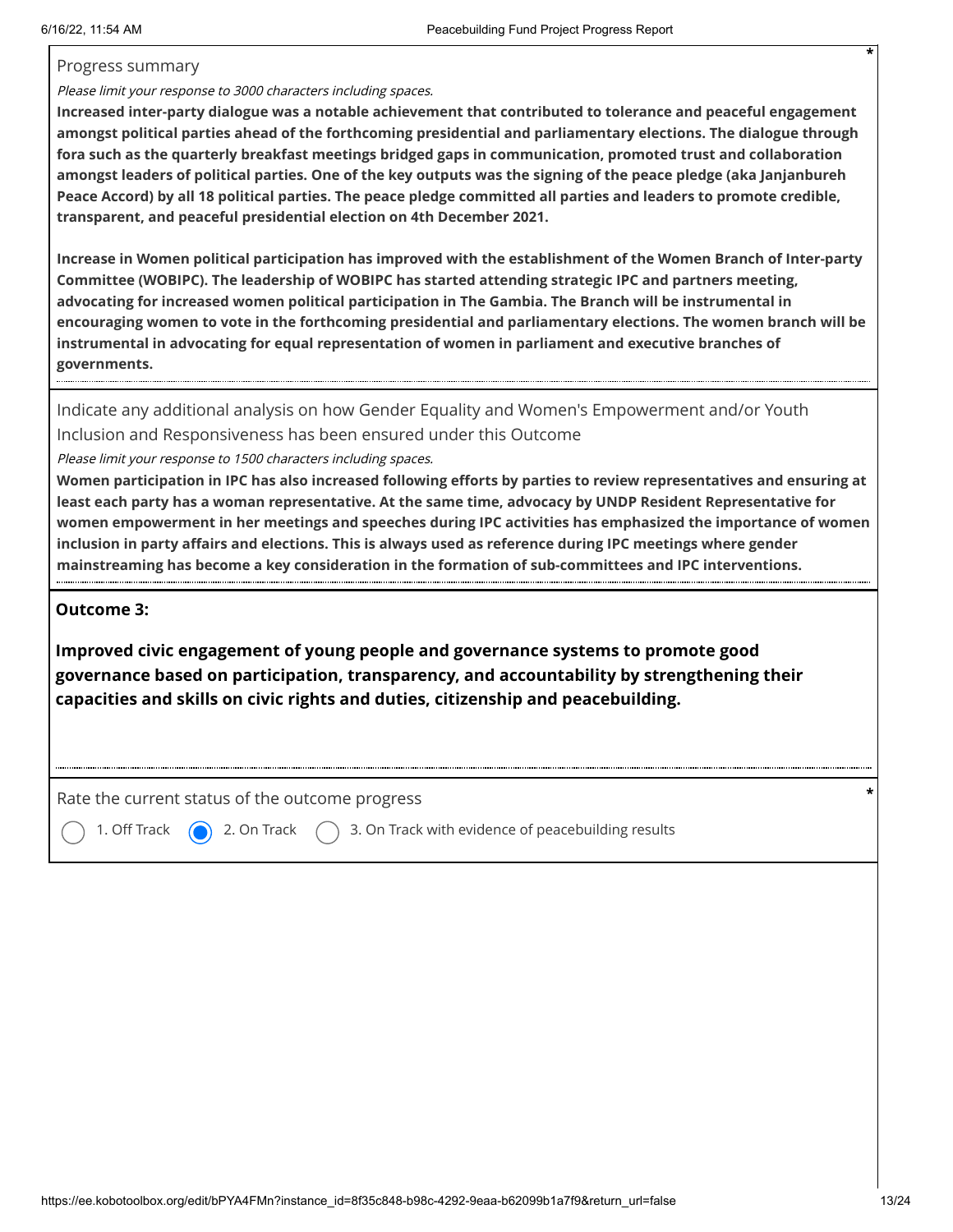#### Progress summary

### Please limit your response to 3000 characters including spaces.

**435 (227 female and 208 males) U Report ambassadors (youths and adolescents) in Lower River Region (LRR), Central River Region (CRR) and Upper River Region (URR) were trained on the use of U-Report to advance their voices on child rights, human rights, citizenship, and participation. They organized school, community engagements and school visits in the said regions to raise awareness in civic rights and duties, human rights & child rights in their regions reaching up to 233 (121 female and 112 male) adolescent and youths. U Report now has 19 546 and the Children's National Assembly the Gambia has 105 members who were supported through this project.** 

**Dialogues on birth registration, female genital mutilation, migration, nutrition and climate change was conducted with 60 (27 female and 33 male) adolescents from 3 regions, including, CNAG and other youth groups. They were equipped with knowledge on child rights issues. Orientation for new ambassadors was conducted with 12 (6 female and 6 male) young people including CNAG members from CRR, LRR, and the Greater Banjul Area. They developed action plans for onward field engagements at their various organization, including registration of new subscribers. They have already started their field engagements and awareness raising on the importance of U-Report.** 

**Community dialogue sessions were organized in LRR, CRR and URR where 660 mixed gender children participated in discussions, information sharing, reflection sessions to continue creating safe space in communities where people can learn and share their experience and understand the importance of building social cohesion using civic rights, duties and responsibilities. The dialogue sessions also demystified false beliefs around decision making at family level and communal level.** 

**550 (107 female teachers, 184 male teachers, 120 female students, 139 male students) schoolteachers and students in each region were trained on civic education including CRC, human rights instruments, citizenship, leadership, peacebuilding and oriented on the Sustainable Development Goals. The training increased knowledge and understanding of teachers and students and tasked them to go back and engage schools and communities on issues raised during the training. This led to the creation and integration of peace clubs in schools. They engage schools and communities to cultivate a culture of peace through developed action plans.**

**19 Decentralized structures (Village Development Committees, Multidisciplinary Facilitation Teams and Mothers' Clubs) in 3 regions were trained on inclusive governance and participation. The trained members acquired skills and knowledge, relevant to their work and now have a better understanding of issues relating to basic human rights, corruption, participation and inclusive governance.**

Indicate any additional analysis on how Gender Equality and Women's Empowerment and/or Youth Inclusion and Responsiveness has been ensured under this Outcome

Please limit your response to 1500 characters including spaces.

**In the implementation of outcome 3, UNICEF ensured that women and youth make up more than 60 percent of participants. For example, the Children National Assembly has 56 female and 49 male members. In addition, in each of the schools at least one of the trained teachers is a female. In most of the school clubs visited (Keneba Senior Secondary School, Tarhi Senior Secondary school, Badri Basic Cycle School) there are more female club members than male.** 

**In all activities implemented under this outcome, youth and girls are central and actively participated both as either advocates or participants during community dialogue, discussions, and the use of technology to advance the voices of adolescent and youth.**

# **INDICATOR BASED PERFORMANCE ASSESSMENT**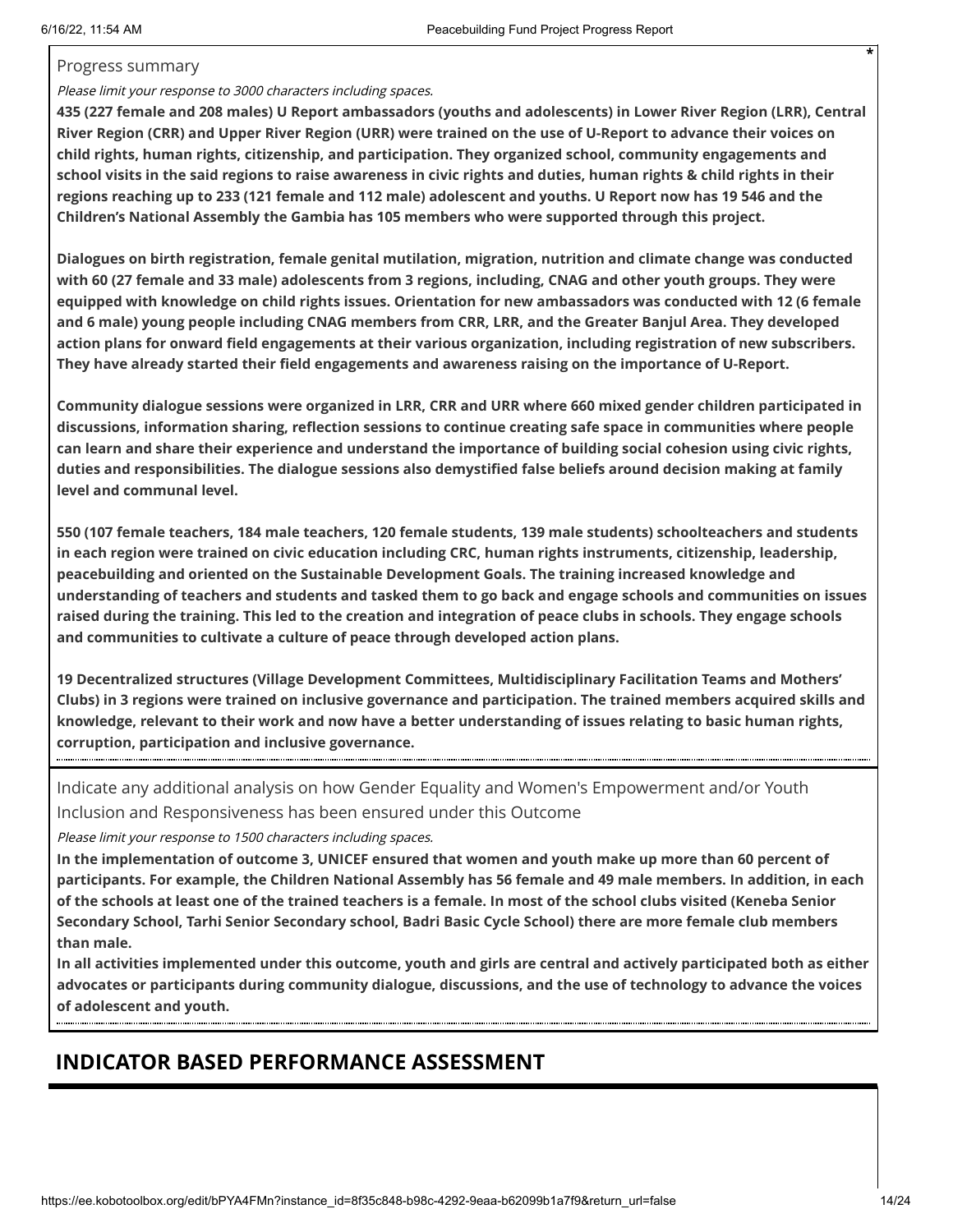Using the Project Results Framework as per the approved project document or any amendmentsprovide an update on the achievement of key indicators at the **outcome** level in the table below

- If an outcome has more than 3 indicators , select the 3 most relevant ones with most relevant progress to highlight.
- Where it has not been possible to collect data on indicators, state this and provide any explanation. Provide gender and age disaggregated data. (300 characters max per entry)

## **» Outcome 1: Improved accountability and trust between Public service leadership and the population.**

| Outcome | Perform<br>ance<br>Indicator<br>S                                                                       | Indicator<br><b>Baseline</b> | End of<br>Project<br>Indicator<br>Target | Indicator<br>Mileston<br>e                                                  | Current<br>Indicator<br>progress                                                                                                                                                                                                                       | Reasons<br>for<br>Variance<br>/ Delay<br>(if any) |
|---------|---------------------------------------------------------------------------------------------------------|------------------------------|------------------------------------------|-----------------------------------------------------------------------------|--------------------------------------------------------------------------------------------------------------------------------------------------------------------------------------------------------------------------------------------------------|---------------------------------------------------|
| 1.1     | Increase in<br>the level of<br>trust and<br>confidence of<br>people on<br>public service<br>leadership. | low                          | 20%                                      | 6 months:<br><b>Commence</b><br>and finalize<br>the baseline<br>assessment. | To be<br>determined<br>upon<br>completion of<br>ongoing<br>activities.<br><b>Engagements</b><br>between<br>rights holders<br>and duty<br>bearers are<br>ongoing at<br>national and<br>regional levels<br>through<br>media and<br>town hall<br>meetings |                                                   |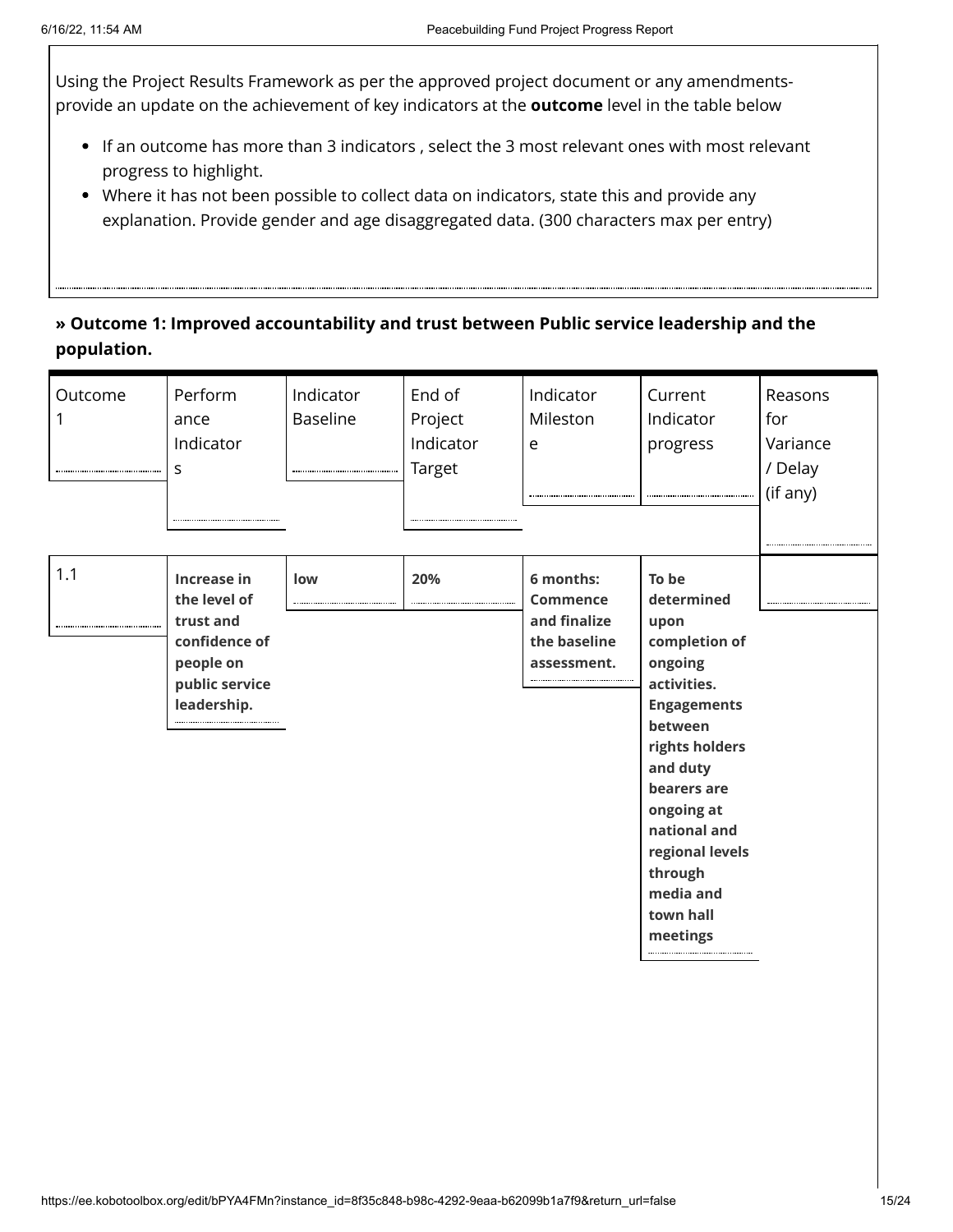| 1.2 | Level of<br>exchanges and<br>answerability<br>of public<br>service<br>leadership to<br>right holders<br>increased | $\bf{0}$ | 35          | <b>6months from</b><br>commencement<br>of the project | 16 dialogue<br>sessions have<br>been held<br>between duty<br>bearers and<br>rights holders<br>through GRTS<br>(TV and radio).<br><b>6 town hall</b><br>meetings held<br>and aired<br>through<br>community<br>radios                                                                                                                                  |  |
|-----|-------------------------------------------------------------------------------------------------------------------|----------|-------------|-------------------------------------------------------|------------------------------------------------------------------------------------------------------------------------------------------------------------------------------------------------------------------------------------------------------------------------------------------------------------------------------------------------------|--|
| 1.3 | <b>Capacity of</b><br>NGO's/ CSOs<br>enhanced on<br>coordination,<br>advocacy and<br>proposal<br>development.     | Low      | <b>High</b> | 6 months<br>intervals<br>between<br>trainings.        | <b>50 CSOs</b><br>members<br>trained.<br><b>Sustainability</b><br>enhanced by<br>the UNDP UNV<br>at TANGO<br>through<br>regular<br>training and<br>information<br>sharing. The<br><b>UNV also</b><br>supports<br><b>TANGO to</b><br>develop<br>funding<br>proposals,<br>advocacy,<br>coordination,<br>partnerships<br>building and<br>communication. |  |

## **» Outcome 2: Increased youth and women inclusion, political participation, tolerance and peaceful engagement amongst political parties.**

| Outcome | Perform   | Indicator       | End of    | Indicator | Current   | Reasons  |
|---------|-----------|-----------------|-----------|-----------|-----------|----------|
|         | ance      | <b>Baseline</b> | Project   | Mileston  | Indicator | for      |
|         | Indicator |                 | Indicator | e         | progress  | Variance |
|         |           |                 | Target    |           |           | Delay    |
|         |           |                 |           |           |           | (if any) |
|         |           |                 |           |           |           |          |
|         |           |                 |           |           |           |          |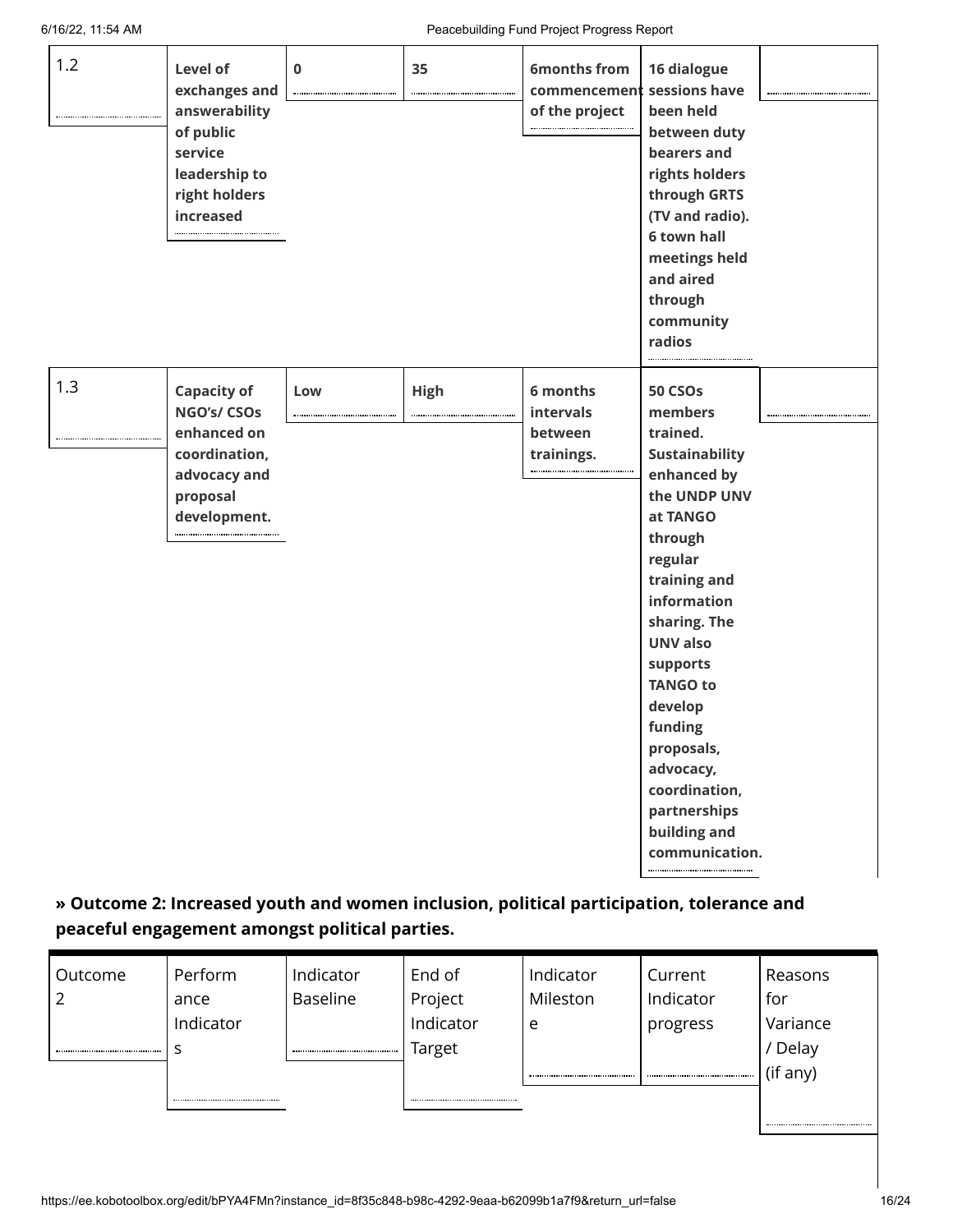| 2.1 | Level of<br>productive<br>engagement<br>among<br>political<br>parties and<br>their<br>constituencies.     | Low | <b>Increased</b><br>participation<br>by 30% | In progress.<br>Over 10 Inter-<br>party<br>dialogues held<br>to build<br>consensus on<br>issues related<br>to elections,<br>electoral<br>reforms,<br>women and<br>youth political<br>participation,<br>etc                                                                                                                                                     |  |
|-----|-----------------------------------------------------------------------------------------------------------|-----|---------------------------------------------|----------------------------------------------------------------------------------------------------------------------------------------------------------------------------------------------------------------------------------------------------------------------------------------------------------------------------------------------------------------|--|
| 2.2 | <b>Increased</b><br>level of<br>participation<br>of women and<br>youth in<br>political party<br>processes | Low | 30%                                         | In progress.<br><b>The</b><br>establishment<br>of Women<br><b>Branch of IPC</b><br>(WOBIPC) and<br><b>Youth Branch</b><br>(YOBIPC) has<br>created<br>spaces for<br>advocacy,<br>implementing<br>several<br><b>activities</b><br>including<br>coordinating<br>the mentoring<br>sessions and<br>supporting<br>female and<br>youth<br>candidates in<br>elections. |  |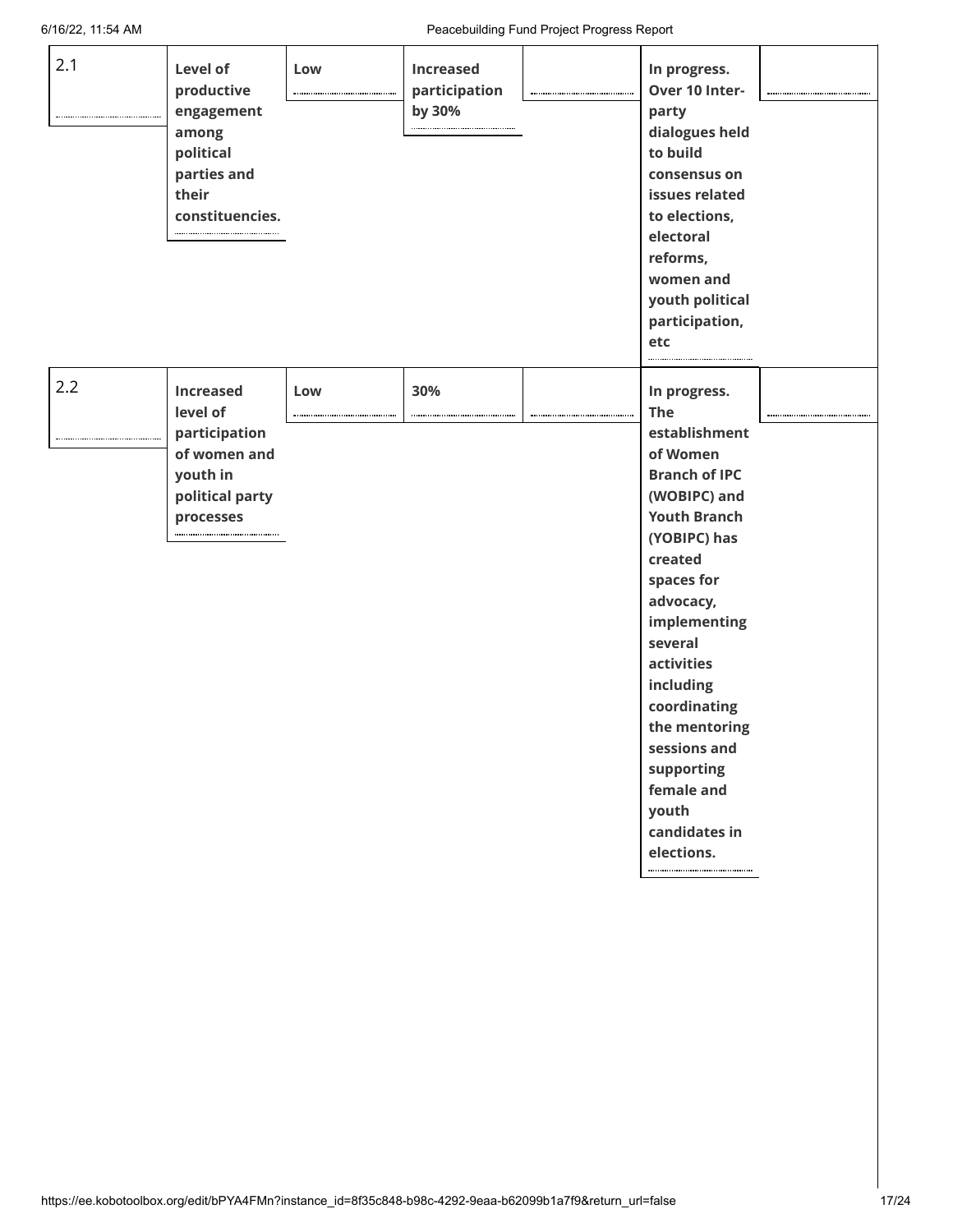| 2.3 | <b>Reduction in</b><br>political |  | In progress.<br><b>Credible and</b> |  |
|-----|----------------------------------|--|-------------------------------------|--|
|     | parties'                         |  | peaceful                            |  |
|     | clashes                          |  | elections                           |  |
|     |                                  |  | (presidential                       |  |
|     |                                  |  | and national                        |  |
|     |                                  |  | assembly)                           |  |
|     |                                  |  | held and IPC                        |  |
|     |                                  |  | recognized for                      |  |
|     |                                  |  | its role in                         |  |
|     |                                  |  | promoting                           |  |
|     |                                  |  | inter-party                         |  |
|     |                                  |  | dialogues to                        |  |
|     |                                  |  | mitigate                            |  |
|     |                                  |  | electoral                           |  |
|     |                                  |  | violence                            |  |
|     |                                  |  |                                     |  |

**» Outcome 3: Improved civic engagement of young people and governance systems to promote good governance based on participation, transparency, and accountability by strengthening their capacities and skills on civic rights and duties, citizenship and peacebuilding.**

| Outcome<br>3 | Perform<br>ance<br>Indicator<br>S                                                                                              | Indicator<br><b>Baseline</b> | End of<br>Project<br>Indicator<br>Target | Indicator<br>Mileston<br>e | Current<br>Indicator<br>progress                                                                                                                                       | Reasons<br>for<br>Variance<br>/ Delay<br>(if any) |
|--------------|--------------------------------------------------------------------------------------------------------------------------------|------------------------------|------------------------------------------|----------------------------|------------------------------------------------------------------------------------------------------------------------------------------------------------------------|---------------------------------------------------|
| 3.1          | <b>Increased</b><br>confidence of                                                                                              | $\mathbf 0$                  | 1000                                     | 105                        |                                                                                                                                                                        |                                                   |
|              | young people<br>on<br>transparency,<br>accountability<br>and civic<br>duties in<br>governance<br>structures                    |                              |                                          |                            |                                                                                                                                                                        |                                                   |
| 3.2          | # of young<br>people who<br>engage their<br>peers in<br>schools and<br>communities<br>on civic<br>education and<br>governance. | $\mathbf 0$                  | 1000                                     | 622                        | 871<br>adolescents<br>including<br>school clubs,<br><b>CNAG and U</b><br><b>Report</b><br>ambassadors<br>are engaging<br>their peers in<br>schools and<br>communities. |                                                   |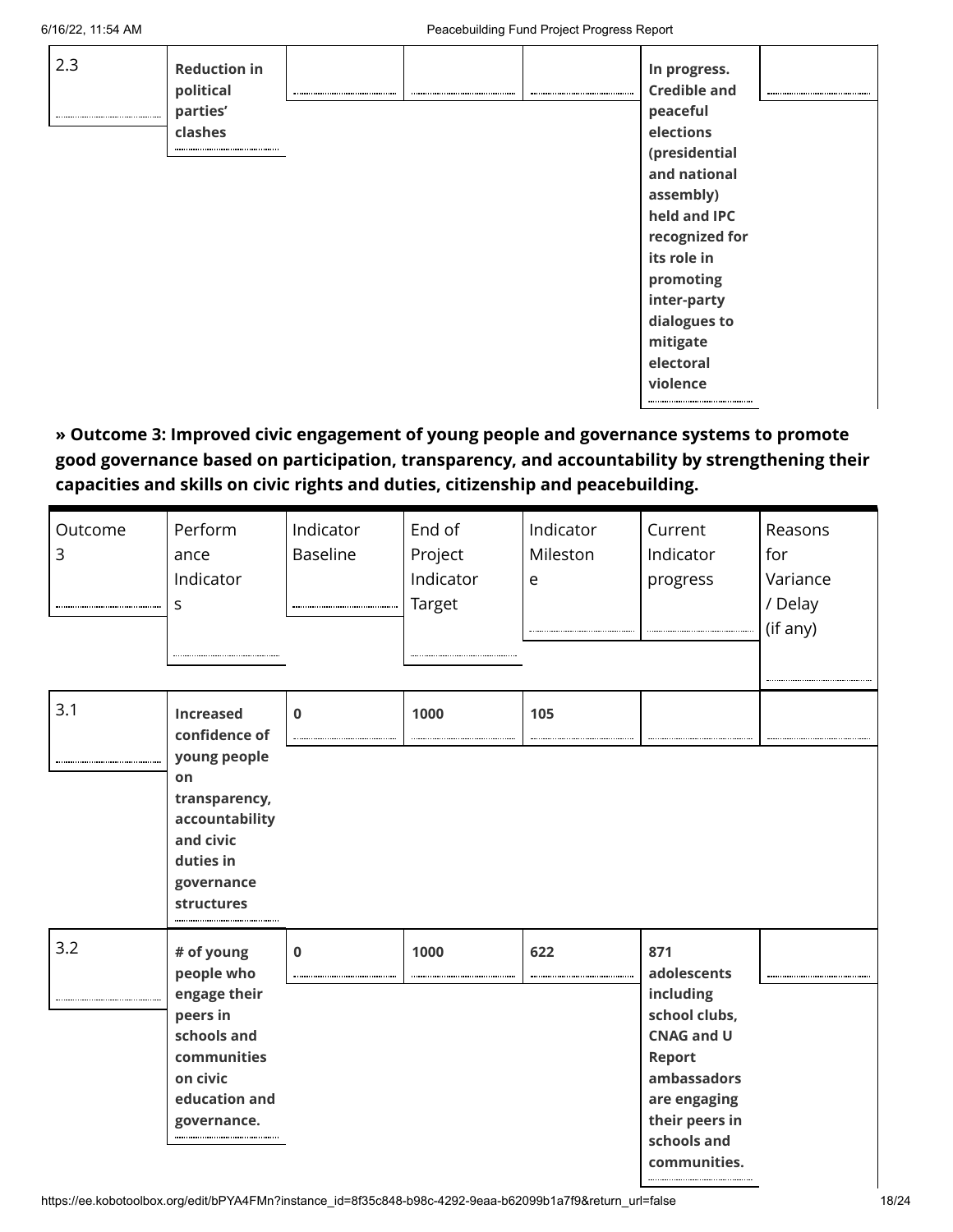| 3.3 | Community<br>structure | 5 | 21 | 11 | <b>CNAG engage</b><br>decentralized |  |
|-----|------------------------|---|----|----|-------------------------------------|--|
|     | members who            |   |    |    | structures <i>i.e.</i>              |  |
|     | engage with            |   |    |    | <b>Village</b>                      |  |
|     | <b>CNAG</b>            |   |    |    | Development                         |  |
|     |                        |   |    |    | Committees,                         |  |
|     |                        |   |    |    | <b>Multidisciplinary</b>            |  |
|     |                        |   |    |    | <b>Facilitation</b>                 |  |
|     |                        |   |    |    | <b>Teams and</b>                    |  |
|     |                        |   |    |    | Mothers'                            |  |
|     |                        |   |    |    | <b>Clubs in URR,</b>                |  |
|     |                        |   |    |    | <b>CRR and LRR</b>                  |  |
|     |                        |   |    |    |                                     |  |

## **PART III: Cross-Cutting Issues**

Please indicate any significant project-related events anticipated in the next six months, i.e. national dialogues, youth congresses, film screenings, etc.

Please limit your response to 3000 characters including spaces.

- **- Five national dialogue sessions on implementation of the National Development Plan**
- **- Quarterly breakfast meeting for political party leaders**
- **- National policy dialogue sessions on political participation of women and youth in The Gambia**
- **- Training of CSOs in social accountability, participatory monitoring, and evaluation**
- **- Training of public service leaders in areas of policy formulation and coordination, agile leadership, resource mobilization, donor coordination, monitoring & evaluation in the context of NDP.**

In a few sentences, explain whether the project has had a positive *human impact*. May include anecdotal stories about the project's positive effect on the people's lives. Include direct quotes where possible or weblinks to strategic communications pieces.

#### This is an optional question. You may leave it unanswered if not relevant(2000 character limit)

**The project has contributed positively towards building social cohesion, peace and tolerance in communities and schools. During the field monitoring visits (focus group discussion), one of the youths said in Badari Upper River Region "Before my participation in the project, I used to think that we the youth cannot participate in decision making due to the perception adults have towards us such as youth are selfish, disrespectful and don't want to volunteer for their communities"** 

**The face-to-face dialogue with the youth strengthened their capacity in advocacy work. "Thanks to this face-to-face dialogue, I now understand the legal framework on FGM. I feel empowered to engage my community on these issues and stand up for the rights of the children." A participant from the dialogue narrated.** 

**The monitoring of Accountability and Transparency School clubs revealed increased awareness of civic duties by the youth towards fighting corruption and promoting the culture of accountability and transparency among fellow students, within their families and communities. "… the shopkeeper at the school canteen used to favour some students when the queue was long during break time. We did nothing about it, but since I joined Civic Education Club, I was bold enough to remind the shop keeper that what he was doing was corruption. Since then, he serves people on "first come first served basis", stated Kaddy Njie, a student from Bakoteh Upper & Senior Secondary School. Another student from Kotu Junior and Senior Secondary School, Mohammed Faal, said that "the establishment of the club and lessons about anti-corruption enabled me to know what corruption means and my role to advocate against the vice in the society."**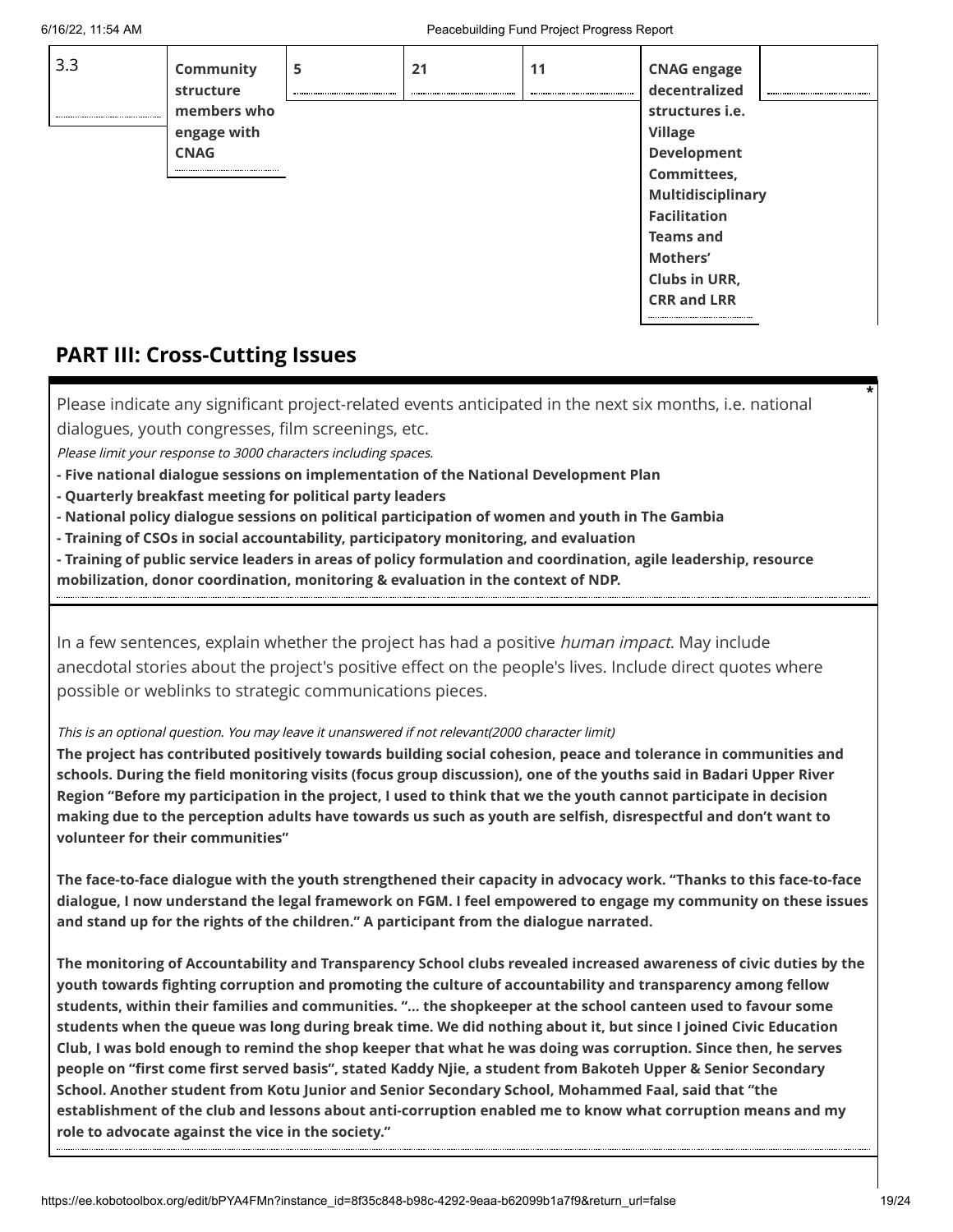| You can also upload upto 3 files in various formats (picture files, powerpoint, pdf, video, etc) to<br>illustrate the human impact of the project<br><b>OPTIONAL</b> |
|----------------------------------------------------------------------------------------------------------------------------------------------------------------------|
| File 1<br><b>OPTIONAL</b>                                                                                                                                            |
| Click here to upload file. (< 5MB)                                                                                                                                   |
| File 2<br><b>OPTIONAL</b>                                                                                                                                            |
| Click here to upload file. (< 5MB)                                                                                                                                   |
| File 3<br><b>OPTIONAL</b>                                                                                                                                            |
| Click here to upload file. (< 5MB)                                                                                                                                   |
| You can also add upto 3 links to online resources which illustrate the human impact of the project<br><b>OPTIONAL</b>                                                |
| Link 1<br><b>OPTIONAL</b>                                                                                                                                            |
| Link 2<br><b>OPTIONAL</b>                                                                                                                                            |
| Link 3<br><b>OPTIONAL</b>                                                                                                                                            |

## **» Monitoring**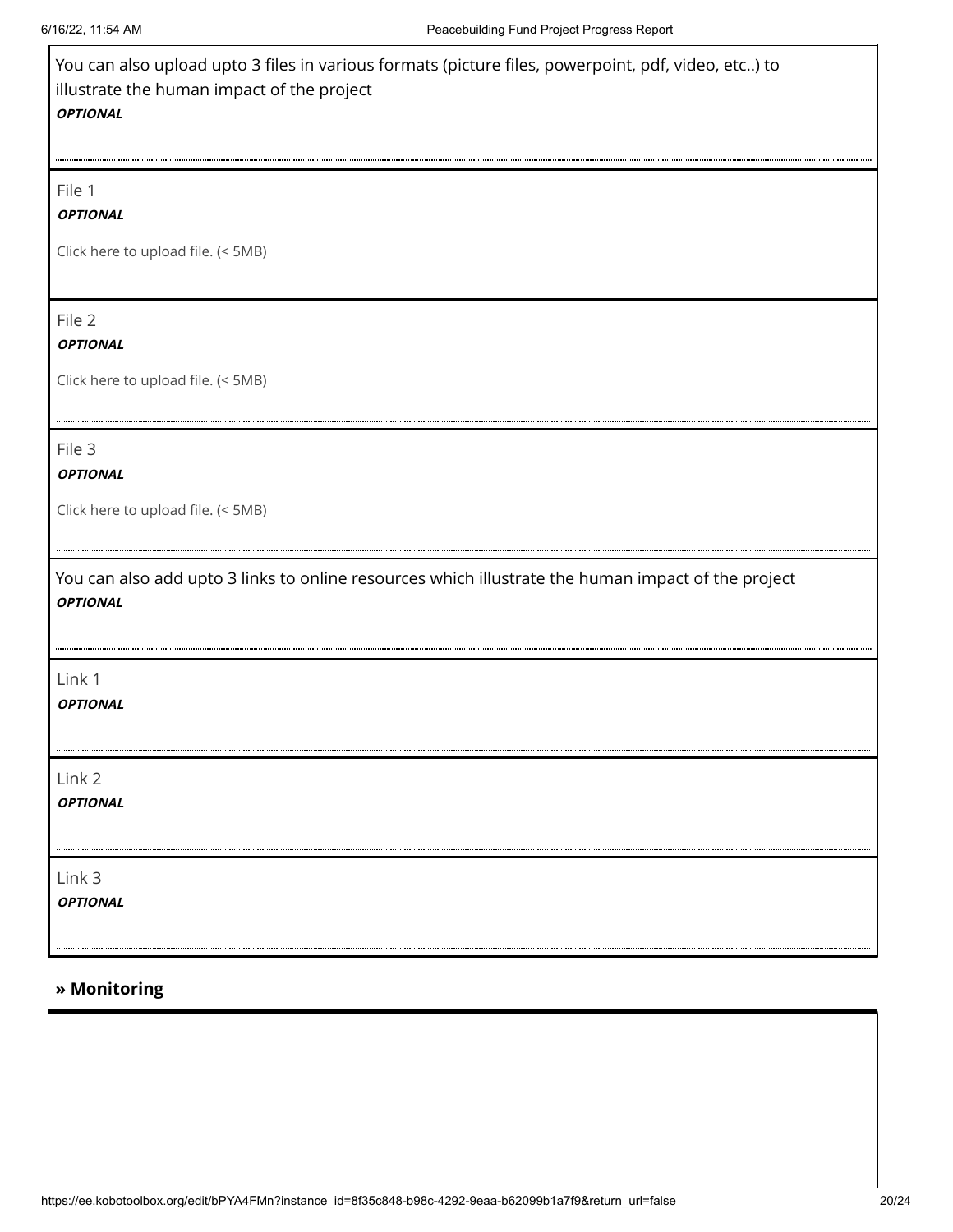| Please list monitoring activities undertaken in the reporting period<br>Please limit your response to 1000 characters including spaces.<br>Visits made to local municipals to assess implementation of citizens demand charters. Also visited 6 schools clubs to<br>assess the functioning of transparency and accountability clubs                                                                                                                                                                                                                                                                                                                                                                                                                                                                                                                                                                                                                                                                                                                                                                                                                                                                                                                                                     |
|-----------------------------------------------------------------------------------------------------------------------------------------------------------------------------------------------------------------------------------------------------------------------------------------------------------------------------------------------------------------------------------------------------------------------------------------------------------------------------------------------------------------------------------------------------------------------------------------------------------------------------------------------------------------------------------------------------------------------------------------------------------------------------------------------------------------------------------------------------------------------------------------------------------------------------------------------------------------------------------------------------------------------------------------------------------------------------------------------------------------------------------------------------------------------------------------------------------------------------------------------------------------------------------------|
| Do outcome indicators have baselines?<br>If only some of the outcome indicators have baselines, select 'yes'<br>yes<br>no                                                                                                                                                                                                                                                                                                                                                                                                                                                                                                                                                                                                                                                                                                                                                                                                                                                                                                                                                                                                                                                                                                                                                               |
| Please provide a brief description<br>Please limit your response to 3000 characters including spaces.<br>Some outcome indicators have baselines                                                                                                                                                                                                                                                                                                                                                                                                                                                                                                                                                                                                                                                                                                                                                                                                                                                                                                                                                                                                                                                                                                                                         |
| Has the project launched perception surveys or other community-based data collection?<br>yes<br>no                                                                                                                                                                                                                                                                                                                                                                                                                                                                                                                                                                                                                                                                                                                                                                                                                                                                                                                                                                                                                                                                                                                                                                                      |
| Please provide a brief description<br>Please limit your response to 3000 characters including spaces.<br>The public perceptions assessed the level of accountability and trust between public sector leaders and the<br>population. The finding of the survey shows that majority of the respondents (70.5 Per cent) reported they are not<br>consulted by the public sector leaders for the provision of their needs. Similar sentiments were also expressed<br>during the Focus Group Discussions (FGDs.) and the Key Informant Interviews (KIIs). • Regarding the accountability<br>to the populace, most the respondents (64 per cent) reported that the public sector leaders are not accountable to<br>them and similar views were echoed during the Focus Group Discussions and the Key Informant Interviews. • The<br>findings of the survey also shows that providing regular information (65 per cent) to the public and having a cordial<br>relationship (80.9 per cent) between public sector leaders and the general public were reported most as ways<br>through which public sector leaders should relate to the public. Inviting the public to express their options (38.0 per<br>cent) was also reported as to how the public sector leaders can relate to the public. |
| » Evaluation                                                                                                                                                                                                                                                                                                                                                                                                                                                                                                                                                                                                                                                                                                                                                                                                                                                                                                                                                                                                                                                                                                                                                                                                                                                                            |
| Has an evaluation been conducted during the reporting period?<br>yes<br>no                                                                                                                                                                                                                                                                                                                                                                                                                                                                                                                                                                                                                                                                                                                                                                                                                                                                                                                                                                                                                                                                                                                                                                                                              |
| Evaluation budget (in USD):<br>40000                                                                                                                                                                                                                                                                                                                                                                                                                                                                                                                                                                                                                                                                                                                                                                                                                                                                                                                                                                                                                                                                                                                                                                                                                                                    |
| If project will end in next six months, describe the evaluation preparations                                                                                                                                                                                                                                                                                                                                                                                                                                                                                                                                                                                                                                                                                                                                                                                                                                                                                                                                                                                                                                                                                                                                                                                                            |

Please limit your response to 3000 characters including spaces.

**Draft TOR are being finalized and will be shared with PBF secretariat and PBSO for review before 17th June 2022**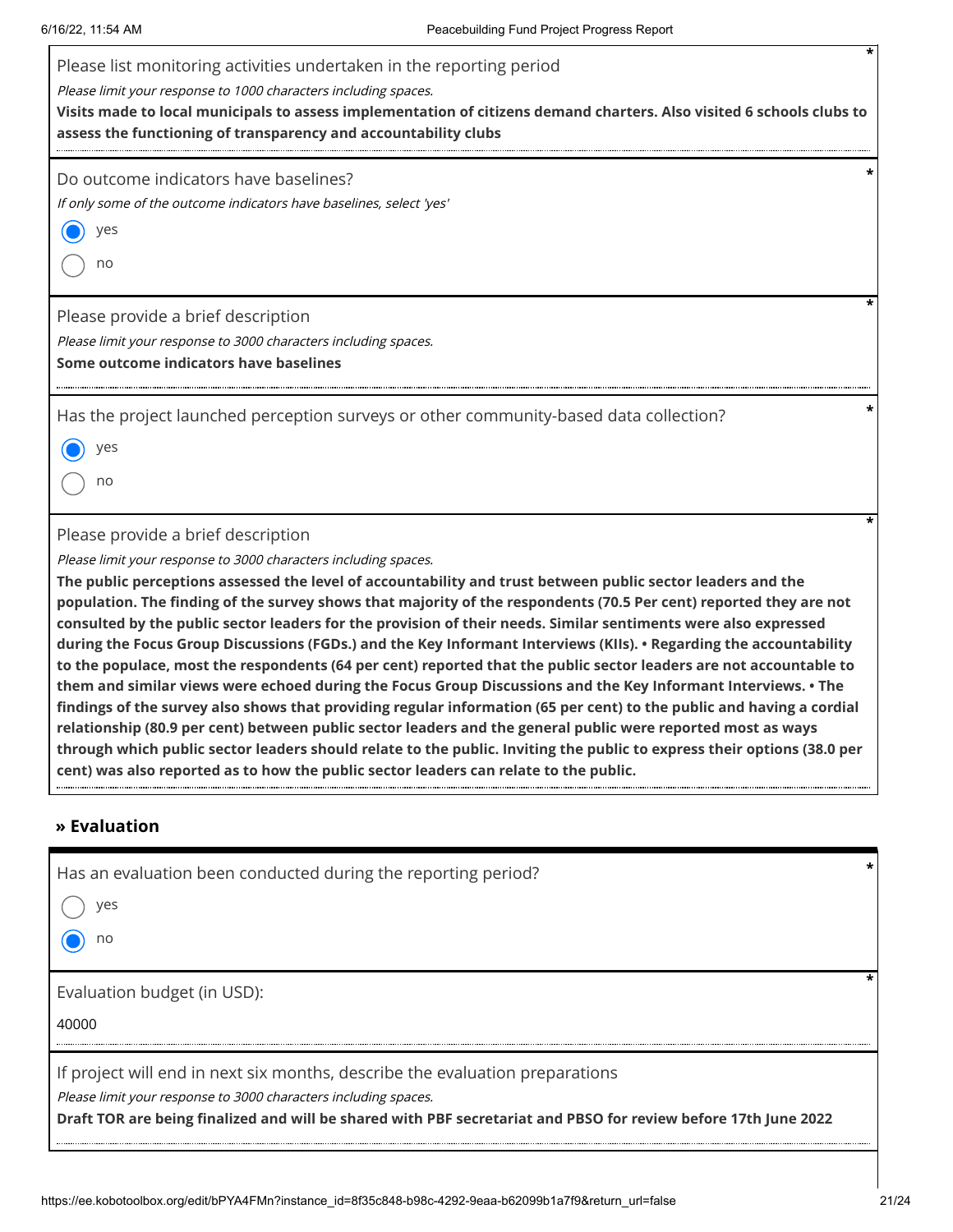## **» Catalytic Effect**

| *<br>Catalytic Effect (financial): Has the project led to additional funding from other sources?                                                                                                                                                                                                                                                                                                                      |
|-----------------------------------------------------------------------------------------------------------------------------------------------------------------------------------------------------------------------------------------------------------------------------------------------------------------------------------------------------------------------------------------------------------------------|
| yes                                                                                                                                                                                                                                                                                                                                                                                                                   |
| no                                                                                                                                                                                                                                                                                                                                                                                                                    |
| Catalytic Effect (non-financial): Has the project enabled or created a larger or longer-term<br>peacebuilding change to occur?                                                                                                                                                                                                                                                                                        |
| No catalytic effect                                                                                                                                                                                                                                                                                                                                                                                                   |
| Some catalytic effect                                                                                                                                                                                                                                                                                                                                                                                                 |
| Significant catalytic effect                                                                                                                                                                                                                                                                                                                                                                                          |
| Very Significant catalytic effect                                                                                                                                                                                                                                                                                                                                                                                     |
| Don't Know                                                                                                                                                                                                                                                                                                                                                                                                            |
| Too early to tell                                                                                                                                                                                                                                                                                                                                                                                                     |
|                                                                                                                                                                                                                                                                                                                                                                                                                       |
| Please describe how the project has had a (non-financial) catalytic effect<br>Please limit your response to 3000 characters including spaces.<br>If relevant, please describe how the project has had a (non-financial) catalytic effect<br>IPC has attracted more support from NDI, EU, ECOWAS and IDEA<br>Some potential donors have engaged ACCG on its interventions in promoting transparency and accountability |
| among students<br>Partnerships established with NDI, IRI and UTG                                                                                                                                                                                                                                                                                                                                                      |
|                                                                                                                                                                                                                                                                                                                                                                                                                       |
| Ongoing resource mobilization by UNDP has mainstreamed IPC/Political Parties support following results achieved<br>with project support                                                                                                                                                                                                                                                                               |
| 2022 PBF priorities have recognized the importance of women empowerment (political participation and<br>representation) through WOBIPC, and UNDP will be leading WOBIPC interventions in the new project, including<br>issues of young women through YOBIPC -Important for sustainability.                                                                                                                            |
| Research findings by UTG Directorate of Research on mitigation of electoral violence now used by other projects to<br>promote peace (peace messaging) ahead of the National Assembly elections in April this year. Likely to be used in<br>2023 local elections                                                                                                                                                       |
| Additional transparency and Accountability schools' clubs established without project support after new schools<br>were inspired by established clubs under the project                                                                                                                                                                                                                                               |
| <b>PART IV: COVID-19</b>                                                                                                                                                                                                                                                                                                                                                                                              |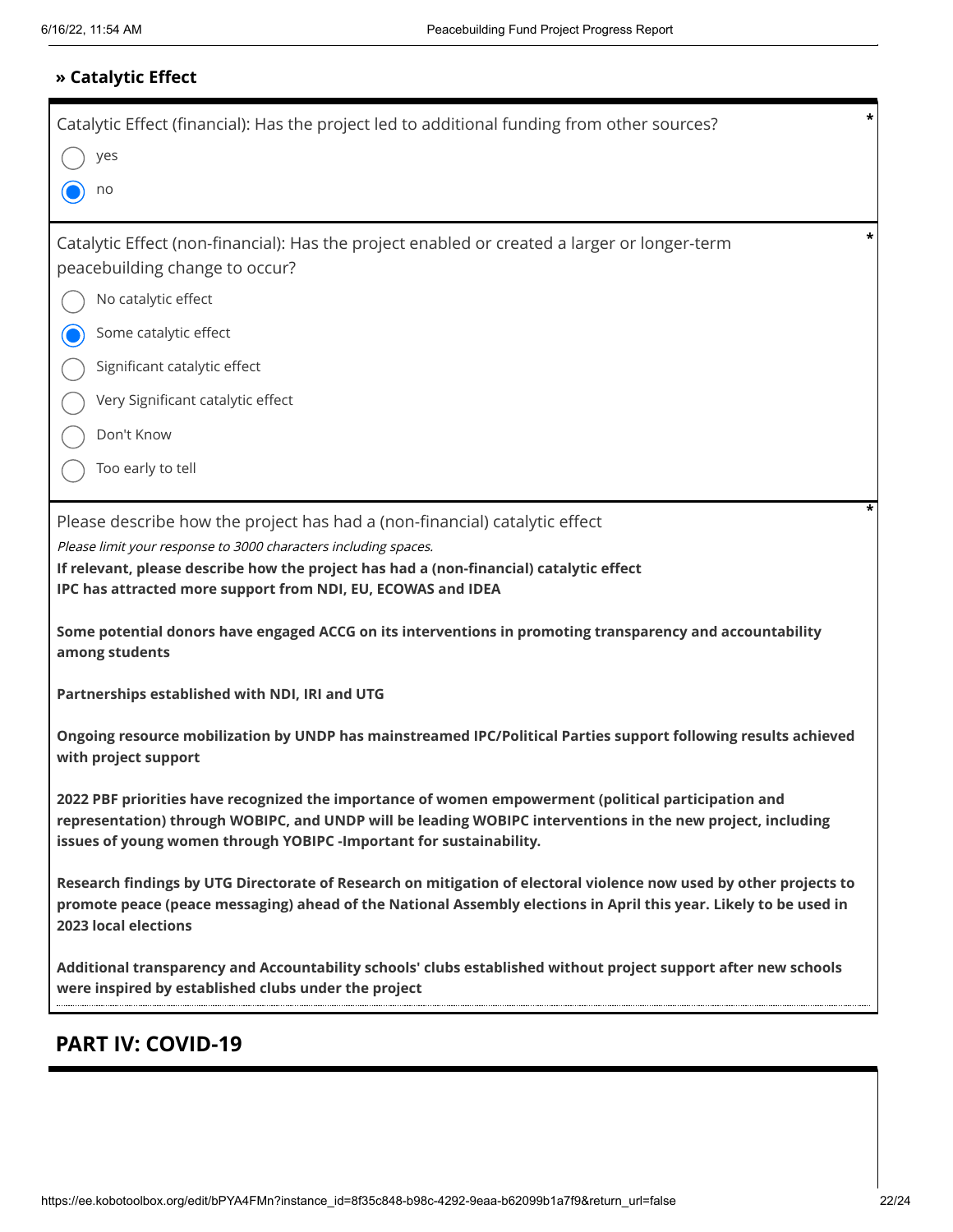| Please respond to these questions if the project underwent any monetary or non-monetary<br>adjustments due to the COVID-19 pandemic.                                                                                                                                                                                                                                                                                            |
|---------------------------------------------------------------------------------------------------------------------------------------------------------------------------------------------------------------------------------------------------------------------------------------------------------------------------------------------------------------------------------------------------------------------------------|
| This section is optional. You can leave it blank if not relevant                                                                                                                                                                                                                                                                                                                                                                |
|                                                                                                                                                                                                                                                                                                                                                                                                                                 |
| Monetary adjustments:                                                                                                                                                                                                                                                                                                                                                                                                           |
| Please indicate the total amount in USD of adjustments due to COVID-19:                                                                                                                                                                                                                                                                                                                                                         |
| 15000                                                                                                                                                                                                                                                                                                                                                                                                                           |
| Non-monetary adjustments: Please indicate any adjustments to the project which did not have any<br>financial implications:                                                                                                                                                                                                                                                                                                      |
| Please limit your response to 3000 characters including spaces.<br>During reflection meetings before activity implementation, we share information on COVID-19 precautionary<br>measures including a short presentation during meetings (training or community/school engagements) to remind<br>participants of the existence of COVID-19 and its precautionary measures to be observed throughout and beyond<br>the gathering. |
| Please select all categories which describe the adjustments made to the project (and include details in<br>general sections of this report):                                                                                                                                                                                                                                                                                    |
| Reinforce crisis management capacities and communications                                                                                                                                                                                                                                                                                                                                                                       |
| Ensure inclusive and equitable response and recovery                                                                                                                                                                                                                                                                                                                                                                            |
| Strengthen inter-community social cohesion and border management                                                                                                                                                                                                                                                                                                                                                                |
| Counter hate speech and stigmatization and address trauma                                                                                                                                                                                                                                                                                                                                                                       |
| Support the SG's call for a global ceasefire                                                                                                                                                                                                                                                                                                                                                                                    |
| None                                                                                                                                                                                                                                                                                                                                                                                                                            |
| Other (please describe):                                                                                                                                                                                                                                                                                                                                                                                                        |
| If relevant, please share a COVID-19 success story of this project (i.e. how adjustments of this project<br>made a difference and contributed to a positive response to the pandemic/prevented tensions or<br>violence related to the pandemic etc.)<br>Please limit your response to 3000 characters including spaces.                                                                                                         |
| Are there any other issues concerning project implementation (related to COVID-19 or not) that you<br>want to share, including any capacity needs of the recipient organizations? (1500 character limit)<br>Please limit your response to 3000 characters including spaces.                                                                                                                                                     |